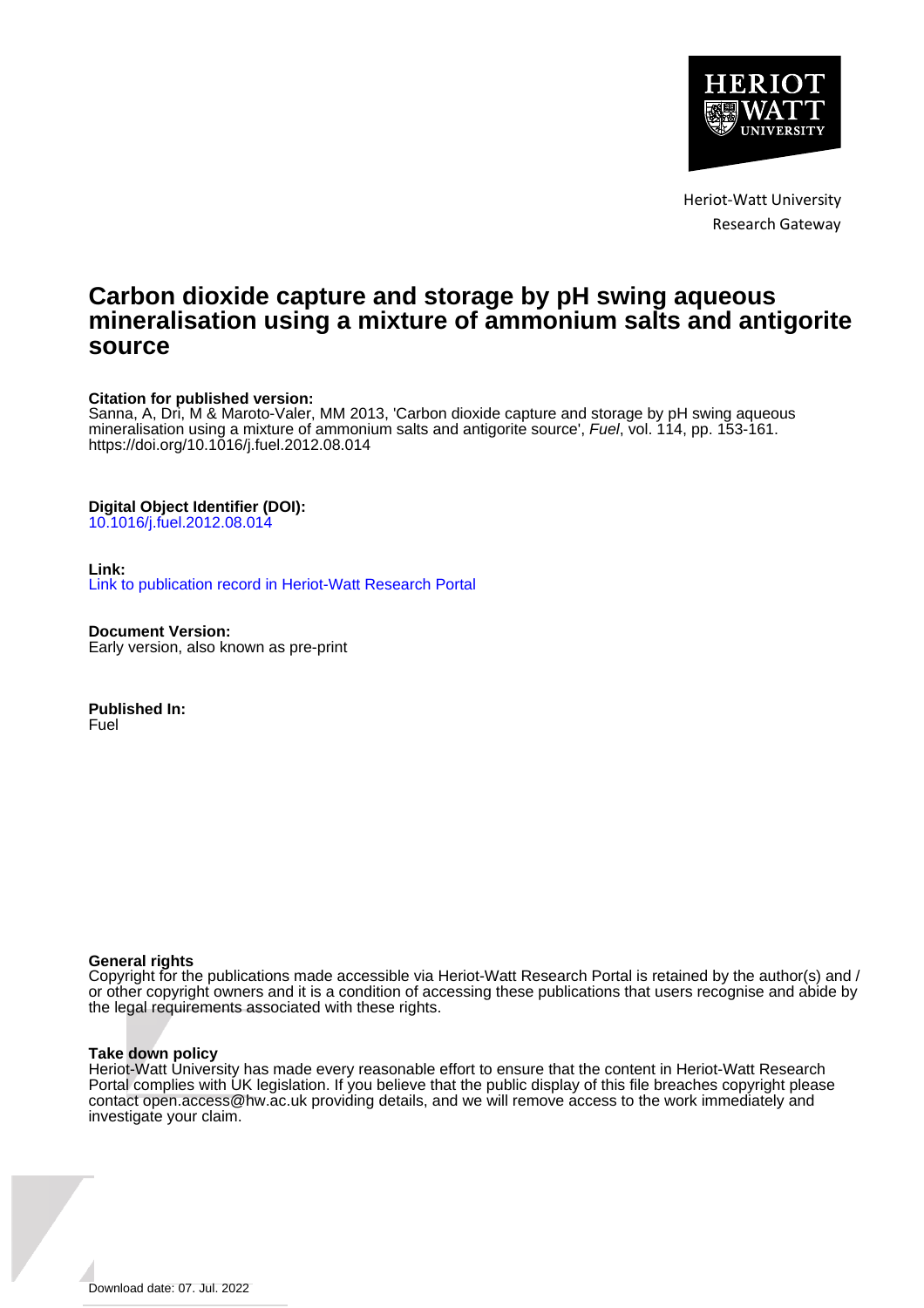# Elsevier Editorial System(tm) for Fuel Manuscript Draft

Manuscript Number:

Title: Carbon dioxide capture and storage by pH swing aqueous mineralisation using a mixture of ammonium salts and antigorite source

Article Type: Special Issue: ICCST 2011

Keywords: Mineral carbonation, CCS, ammonium salts, dissolution, serpentine

Corresponding Author: Mr Aimaro Sanna,

Corresponding Author's Institution: University of Nottingham

First Author: Aimaro Sanna

Order of Authors: Aimaro Sanna; Marco Dri, MSc; Mercedes Maroto-Valer, Professor

Abstract: Carbon capture and storage by mineralisation aims to reduce carbon dioxide emissions (CO2) by reacting CO2 with rocks rich in magnesium or calcium oxide and producing solid mineral carbonates, which can provide safe storage capacity. Recently, indirect mineral carbonation by pH swing mineralisation processes that use recyclable ammonium salts has shown promising results, but the process needs to be optimised. For example, the feasibility of this process in the presence of a mixture of NH3-salts has not been demostrated. Accordingly, carbonation of rocks rich in magnesium and a mixture of NH4HCO3 and (NH4)2CO3 under different temperatures was investigated to reproduce a real scenario from an ammonia capture process. The highest carbonation efficiency was 62.6% at 80°C and 1:4:3 as Mg:NH4salts:NH3 molar ratio, indicating that the process in presence of ammonium salts mixture is feasible.

Suggested Reviewers: Helen E King hking\_01@uni-muenster.de

Peter Versteeg plv@andrew.cmu.edu

Mike Styles mts@bgs.ac.uk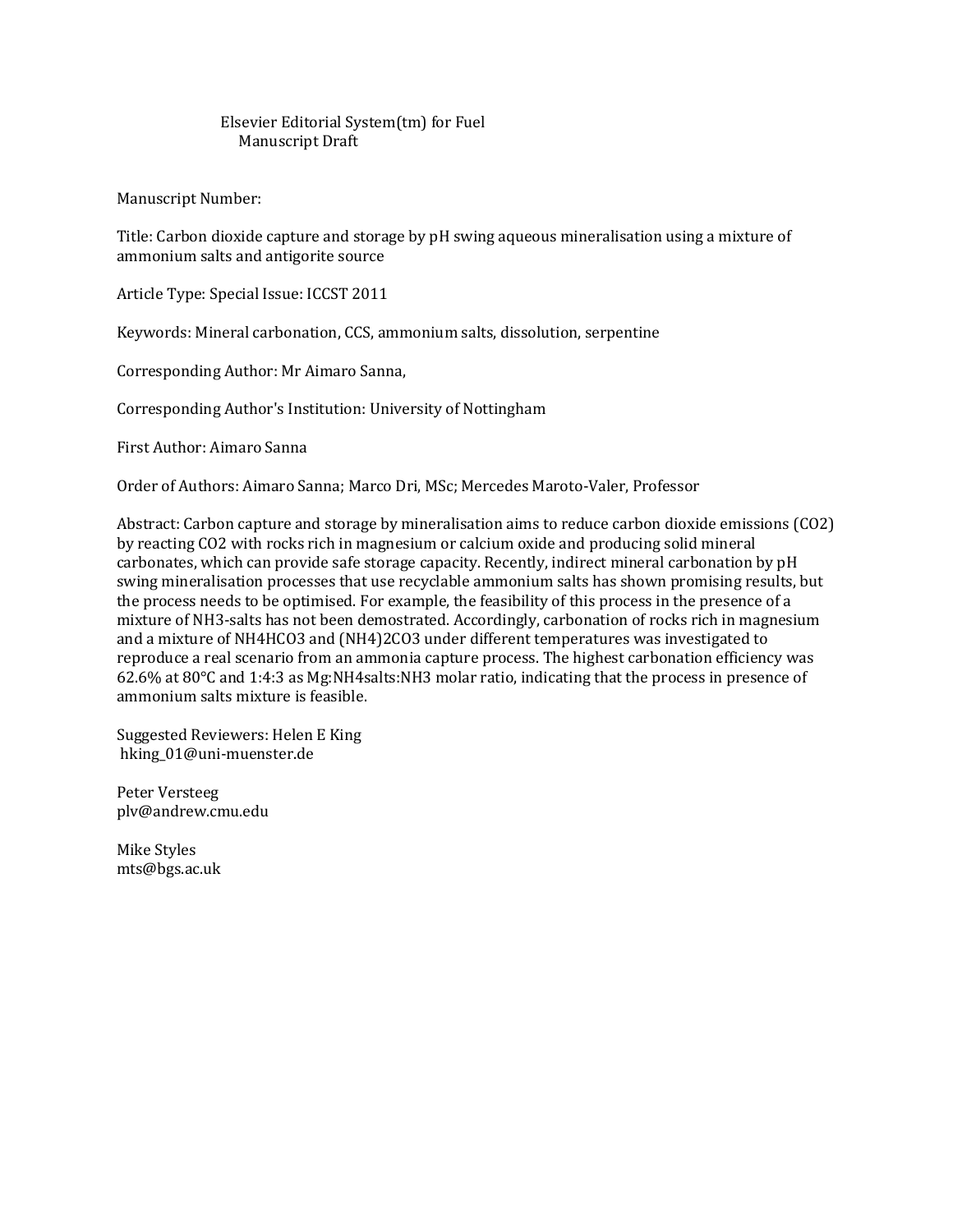# **Carbon dioxide capture and storage by pH swing aqueous mineralisation using a mixture of ammonium salts and antigorite source**

**Aimaro Sannaa,b \* , Marco Dri a,b , Mercedes Maroto-Valer <sup>a</sup>**

**a** *Nottingham Centre for Carbon Capture and Storage (NCCCS), The Sir Colin Campbell Building, Innovation Park, University of Nottingham, Nottingham, NG7 2TU, UK*

**<sup>b</sup>** *Nottingham Centre for Geomechanics, Division of Materials, Mechanics and Structures, Faculty of Engineering, University of Nottingham, Nottingham, NG7 2RD, UK*

**Corresponding author**: Aimaro Sanna, Energy and Sustainability Research Division, Faculty of Engineering, University of Nottingham, Nottingham, NG7 2RD, UK, Tel: +44 (0)115 9514198[, aimaro.sanna@nottingham.ac.uk](mailto:aimaro.sanna@nottingham.ac.uk)

#### **Abstract**

Carbon capture and storage by mineralisation aims to reduce carbon dioxide emissions  $(CO<sub>2</sub>)$  by reacting  $CO<sub>2</sub>$  with rocks rich in magnesium or calcium oxide and producing solid mineral carbonates, which can provide safe storage capacity. Recently, indirect mineral carbonation by pH swing mineralisation processes that use recyclable ammonium salts has shown promising results, but the process needs to be optimised. For example, the feasibility of this process in the presence of a mixture of NH3-salts has not been demostrated. Accordingly, carbonation of rocks rich in magnesium and a mixture of  $NH_4HCO_3$  and  $(NH_4)_2CO_3$  under different temperatures was investigated to reproduce a real scenario from an ammonia capture process. The highest carbonation efficiency was 62.6% at 80 $^{\circ}$ C and 1:4:3 as Mg:NH<sub>4</sub>salts:NH<sub>3</sub> molar ratio, indicating that the process in presence of ammonium salts mixture is feasible.

*Keywords:* Mineral carbonation, CCS, ammonium salts, dissolution, serpentine

#### **1. Introduction**

Carbon Capture and Storage (CCS) in geological formations has the potential to sequester about 20% of the global  $CO<sub>2</sub>$  emissions per year by 2050 and can be applied mainly to emitters  $>1$  Mt CO<sub>2</sub>/year, while it is less appropriate for smaller emission sources [1,2,3].

CCS by mineralisation (CCSM) can sequester  $CO<sub>2</sub>$  by mixing the  $CO<sub>2</sub>$  from flue gases with industrial solid waste or rocks rich in magnesium or calcium oxides. The oxides react with  $CO<sub>2</sub>$  producing solid mineral carbonates, which are stable and can provide safe storage capacity on a geological scale. It is estimated that the global magnesium silicate rock deposits are enough to sequester the  $CO<sub>2</sub>$  generated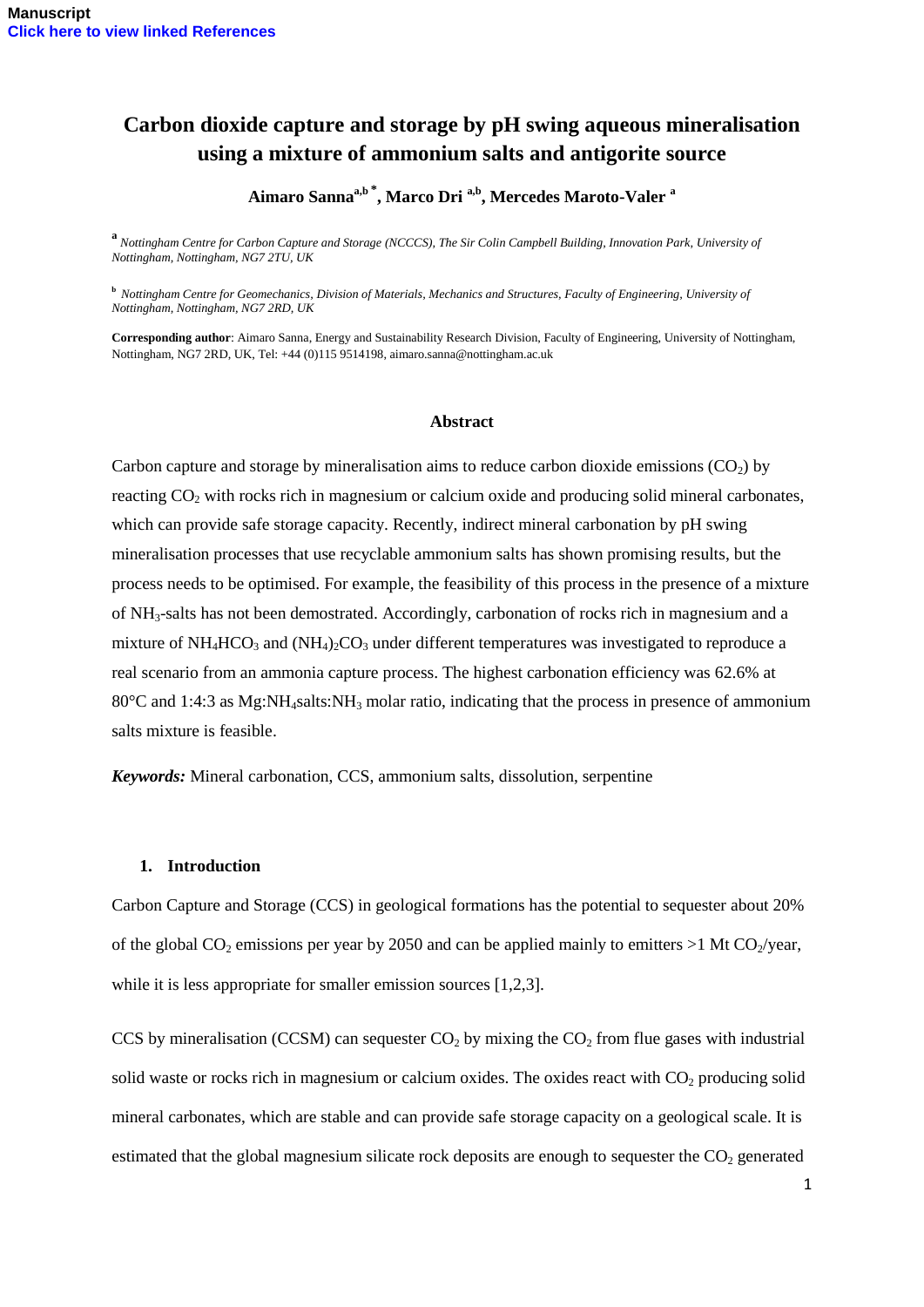by all the fossil fuels resources  $[1,4,5]$ . CCSM can therefore contribute to decrease CO<sub>2</sub> emissions in areas (e.g. West coast of the USA, Canada, Japan, East Australia, Oman, Finland, Portugal) where there are large deposits of suitable rocks and where geological storage may result uneconomical or not feasible (e.g. Finland) [6,7]. Recently, interest in mineral carbonation is growing in many regions to provide additional large-scale carbon capture and storage capacity and last developments indicate that it should be possible to have a 1Mt  $CO_2$ /year plant running in ten years' time [8,9,10,11]. Indirect CCSM by pH swing using ammonium salts has been reported to enhance the efficiency of both dissolution of reactive minerals and carbonation resulting in 70-80% CO<sub>2</sub> sequestered [7,9,12]. The process shown in Figure 1 consists of (i) dissolving minerals rich in magnesium producing a  $MgSO<sub>4</sub>$ solution, (ii) removing the impurities (Fe, Al, Mn etc.) by increasing the pH from acid to basic; (iii) carbonating the MgSO<sub>4</sub> with ammonium carbonate as  $CO<sub>2</sub>$  carrier from the (iv) NH<sub>3</sub> capture stage and finally precipitating hydromagnesite. The main advantage of this process is that it can recycle most of the chemicals used overcoming the main issue of the indirect mineral carbonation processes. Typical amines scrubbing have been commercially used to capture  $CO<sub>2</sub>$  from flue gases from small scale natural gas and coal power plants in the 1980s, but their main disadvantages include their high degradation rate and the high energy consumption of about 4 GJ/t  $CO<sub>2</sub>$  [13,14]. In contrast, ammoniabased wet scrubbing presents a heat of absorption of  $CO<sub>2</sub>$  by ammonia greatly lower than that for alkanolamines used for  $CO_2$  capture (<2 GJ/t  $CO_2$ ), degradation problems are not present and also, the ammonia process can be used to capture not only  $CO<sub>2</sub>$ , but also  $SO<sub>2</sub>$ , NOx and HCl [15,16]. For all these reasons, the ammonia capture process presents reduced total cost and complexity of the overall emission control systems [13,17].

The NH<sup>3</sup> scrubbing process can precipitate several ammonium carbonate compounds in the absorber, including ammonium bicarbonate ( $NH<sub>4</sub>HCO<sub>3</sub>$ ), ammonium carbonate ( $(NH<sub>4</sub>)<sub>2</sub>CO<sub>3</sub>$ ) and ammonium carbamate  $(NH<sub>2</sub>COONH<sub>4</sub>)$  where their molar ratio depends on the process conditions [18,19]. Previous research has been focused on CCSM in the presence of  $NH<sub>4</sub>HCO<sub>3</sub>$  [9,12] while indications of the feasibility of this process in presence of a mixture of  $NH<sub>3</sub>$ -salts are not available yet. Under  $CO<sub>2</sub>$ molar loadings higher than 0.5 both the ammonium carbonate and bicarbonate salts are present, while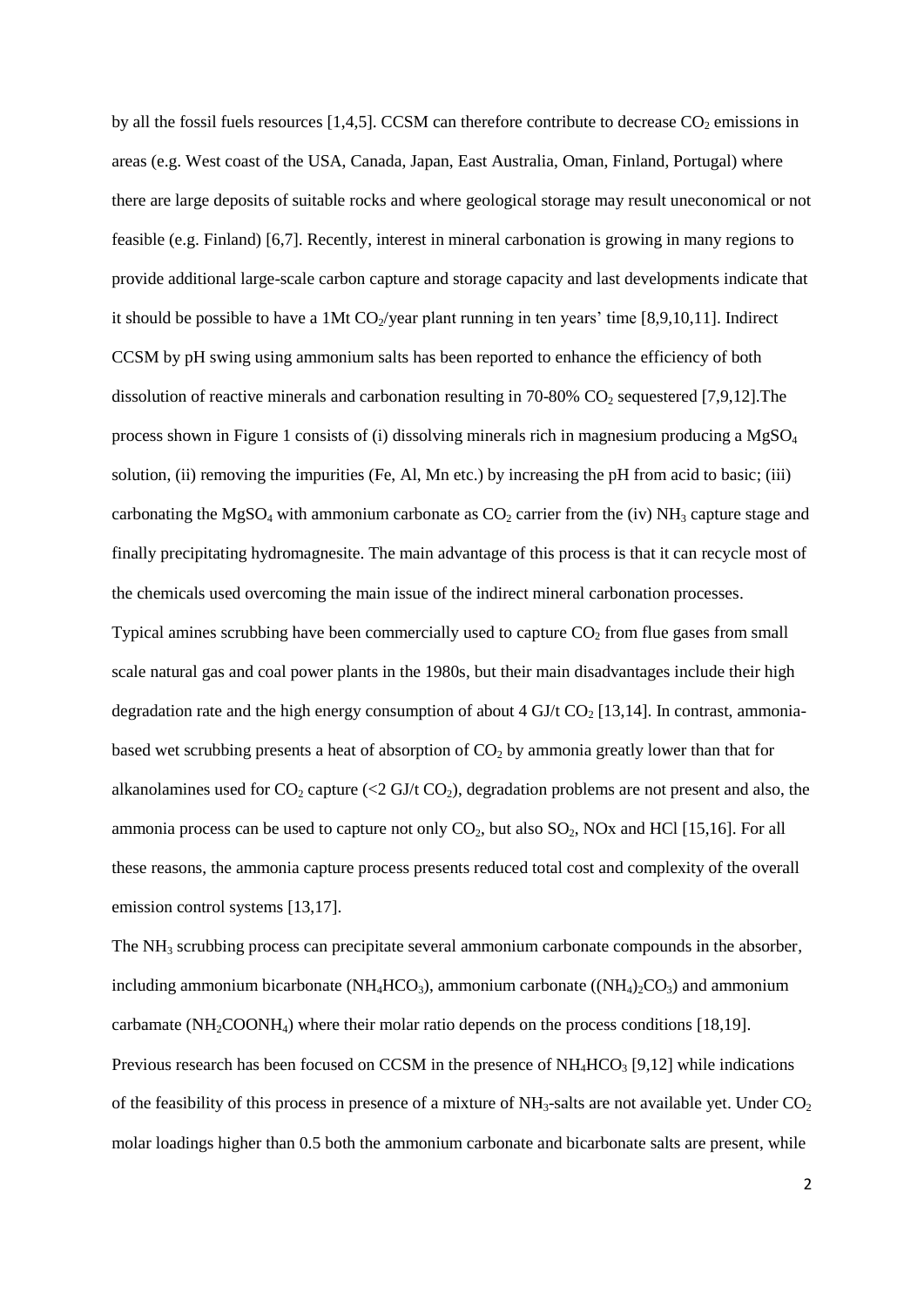when the  $CO<sub>2</sub>$  loadings is lower than 0.5 the only solid is ammonium carbonate [20]. Therefore, the ammonia process is likely to form a mixture of ammonium salts. Accordingly, this study aims to investigate the carbonation behaviour of silicate rocks in the presence of a mixture of ammonium salts at different temperatures to compare the results with previous experiments carried out using only ammonium bisulphate [9].

A series of dissolution (at 100°C) and carbonation experiments (50, 70, 100°C) were performed at ambient pressure in a batch reactor and using different Mg: $NH_4HCO_3/(NH_4)_2CO_3$ : $NH_3$  ratios, to evaluate their effect on the dissolution of an antigorite rich serpentine from Cedar Hills (USA). The overall  $CO<sub>2</sub>$  sequestration efficiency was compared with previous work [7,9,12].

# **2. Experimental section**

#### **2.1 Dissolution experiments**

The dissolution experiments were carried out in triplicates considering the optimal dissolution conditions indicated in previous work [7]. Therefore, 200g of serpentine from Cedar Hills with particle size ranging from 75 to 150 $\mu$ m were added into 4000mL 1.4M NH<sub>4</sub>HSO<sub>4</sub> solution for a 50g/L solid liquid ratio. The solution was placed into a three neck flask glass reactor under a constant stirring rate of 800rpm and heated using a silicon bath at the desired temperature of 100˚C. An aliquot of 1mL was extracted after 5, 10, 15, 30, 60, 120 and 180 minutes to determine the content of Mg and other ions in the solution. After 3 hours of dissolution, the flask content was cooled down to ambient temperature and filtered with a 0.7μm Pall syringe filter.

# **2.2 pH swing experiments**

After the dissolution experiments, the impurities were removed by adding ammonia-water to rise the initial acid pH of the solution from 0.2 to a pH value of 8.5 to precipitate all the impurities such as iron, manganese and aluminium. A different volume of  $NH<sub>3</sub>$  was necessary for this step depending on the temperature used, where 10vol%, 12vol% and 25vol% NH<sup>3</sup> was added to 200mL dissolution solution during the experiments at 50, 70 and 100 $^{\circ}$ C, respectively, probably due to loss of NH<sub>3</sub> by evaporation.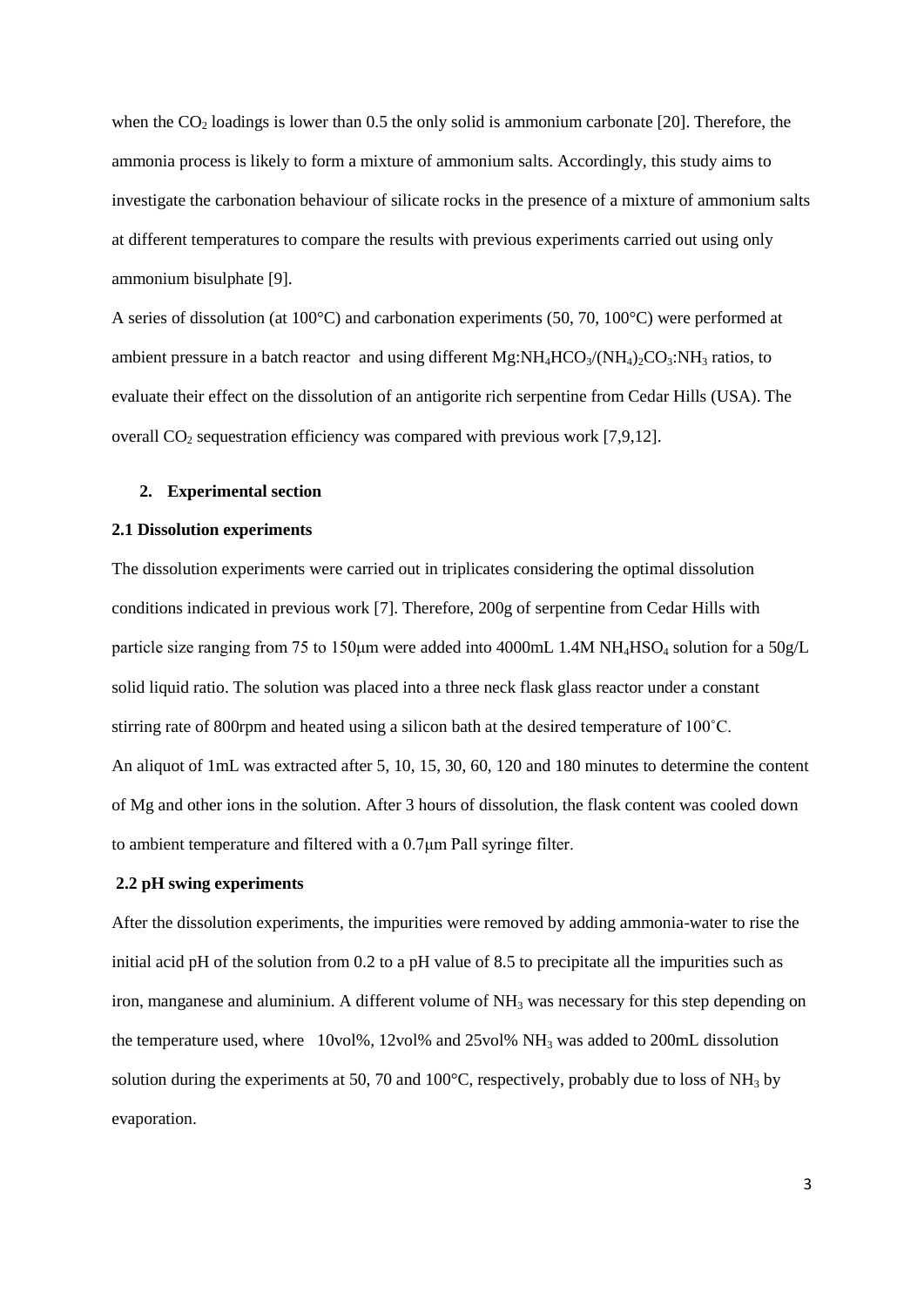#### **2.3 Carbonation experiments**

The carbonation experiments were carried out at 50, 70, 80 and 100°C. 200mL of the solution produced after the pH swing experiments was poured into a 250mL 3-necks flask and heated up at the required temperature by using a silicon-oil bath under continuous stirring at 800rpm. As soon as the desired temperature was reached and stayed constant for 20 minutes, the amount of  $NH_3$  required to raise the pH to 8.5 was added to the solution and then, the mixture of 50% ( $NH<sub>4</sub>$ ) $\sim$ CO<sub>3</sub> and 50%  $NH_4HCO_3$  was added to start the carbonation reaction. Different Mg: $NH_4HCO_3$ : $NH_3$  molar ratios were also investigated (1:2:7, 1:2:2, 1:2:4). An aliquot of 1mL was extracted after 5, 10, 15, 30 and 60 minutes to measure the concentration of Mg by ICP-MS.

## **2.4 Products analysis**

1mL of sample was acidified with  $2mL$  of  $HNO<sub>3</sub>$  and then diluted to 100mL with deionised water to be analysed by ICP-MS. The liquid acidified samples for the ICP-MS were prepared following the same method indicated in the dissolution experiments. Inductively coupled plasma mass spectroscopy (ICP-MS) Thermo-Fisher Scientific X Series Instrument, was used to measure the concentrations of the dissolved Mg, Fe and others elements of the samples. For instrument calibration, scandium (100 μg/L), rhodium (20 μg/L) and iridium (10 μg/L) in 2% trace analysis grade (Fisher Scientific, TAG) HNO<sup>3</sup> were used as internal standards. Also for calibration, external standards for elements were prepared in the range 0-100 μg/L (ppb). An autosampler (Cetac ASX-520) and a concentric glass venture nebuliser (ThermoFisher Scientific) were used and the data processing was undertaken using a Plasmalab software (version 2.5.4, Thermo-Fisher Scientific, UK).

After each experiment, the solids were dried for 24 hours at 90°C and then characterised by ICP-ES and TGA. The carbonate content in the starting serpentine and final products was investigated by TGA analyses performed using a thermal TGA Q500, TA Instrument. Representative samples (10- 20mg) were heated in alumina cups under nitrogen atmosphere at 10°C/min from ambient to 900°C. The temperature was hold for 10, 15 and 20 minutes at 105°C, 500°C and 950°C, respectively. The weight loss in the temperature region of 350°C to 500°C was determined to be carbonates. Total abundances of the major oxides and several minor elements of the serpentine (from Ceder Hills) used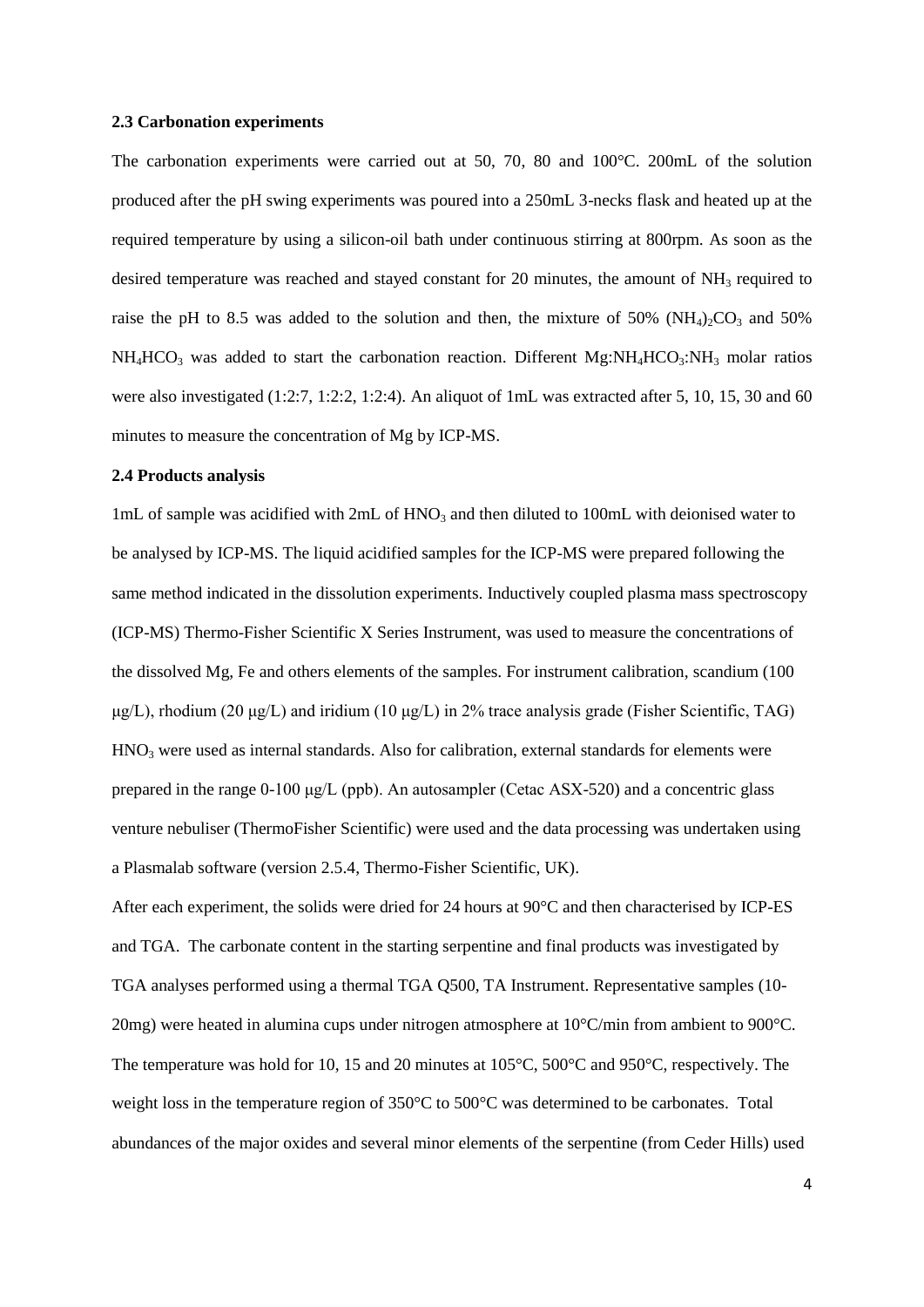in this work was obtained from ICP-optical emission spectroscopy ( [Thermo Scientific iCAP 6500\)](http://www.thermo.com/eThermo/CMA/PDFs/Articles/articlesFile_29099.pdf). Data were reported on a 0.2g sample analysed following a lithium metaborate/ tetraborate fusion and dilute nitric digestion. Loss on ignition (LOI) was determined by weight difference after ignition at 1000°C. The elemental composition of the starting serpentine, dissolution residue and carbonation product at 100°C was also analysed using a Flash EA 1112 Series elemental analyser. The mineral phases of the samples were determined by X-ray diffraction (XRD). For qualification of mineral phases, 1 gram sample was analyzed using a Philips Analytical 1050 X-ray Diffraction (XRD) at scan speed 3°2θ/minute from 5°2θ to 65°2θ under 40 kV/40 mA and peaks were identified using the ICDD Powder Diffraction Files. A laser diffraction Malvern LS 15 320 series was used to determine the particles size distribution of the investigated materials. About 1g of sample was dispersed in water for the analysis.

The ICP-ES data presented in Table 2 were used to calculate the quantity of NH4-salt needed in the process. The Mg content present in the samples was calculated on the basis of the MgO content of the mineral sample, by using the following formula:

$$
Mg\% = MgO\% * (MW Mg / MW MgO)
$$
 (i)

Where, MW is the molecular weight of Mg and MgO. The extraction efficiency of dissolution of a specific element X (e.g. Mg) at a given time y (at 5, 15, 30mins etc.) was calculated as follows:  $X$  extraction% =  $(Cy * V) / (M \text{ batch} * W x)^* 100$  (ii)

Where,  $Cy$  is the concentration of element  $X$  in the solution sampled at  $y$  time,  $V$  is the volume of the solution in the reactor, M batch is the mass of serpentine sample added and Wx is the initial weight percentage of mass of element X over the total mass of solid present in the patent sample [6]. The inherent carbonate content of the raw mineral samples, residues after dissolution and carbonated powders were characterized by a thermal gravimetric analyzer. The  $CO<sub>2</sub>$  content in the carbonation products (iii) was calculated considering the weight lost by the carbonation product between 300 and 500°C ( $\Delta$ m 300-500°C), while the degree of carbonation, from Mg ( $\zeta$ Mg%) and the CO<sub>2</sub> uptake in the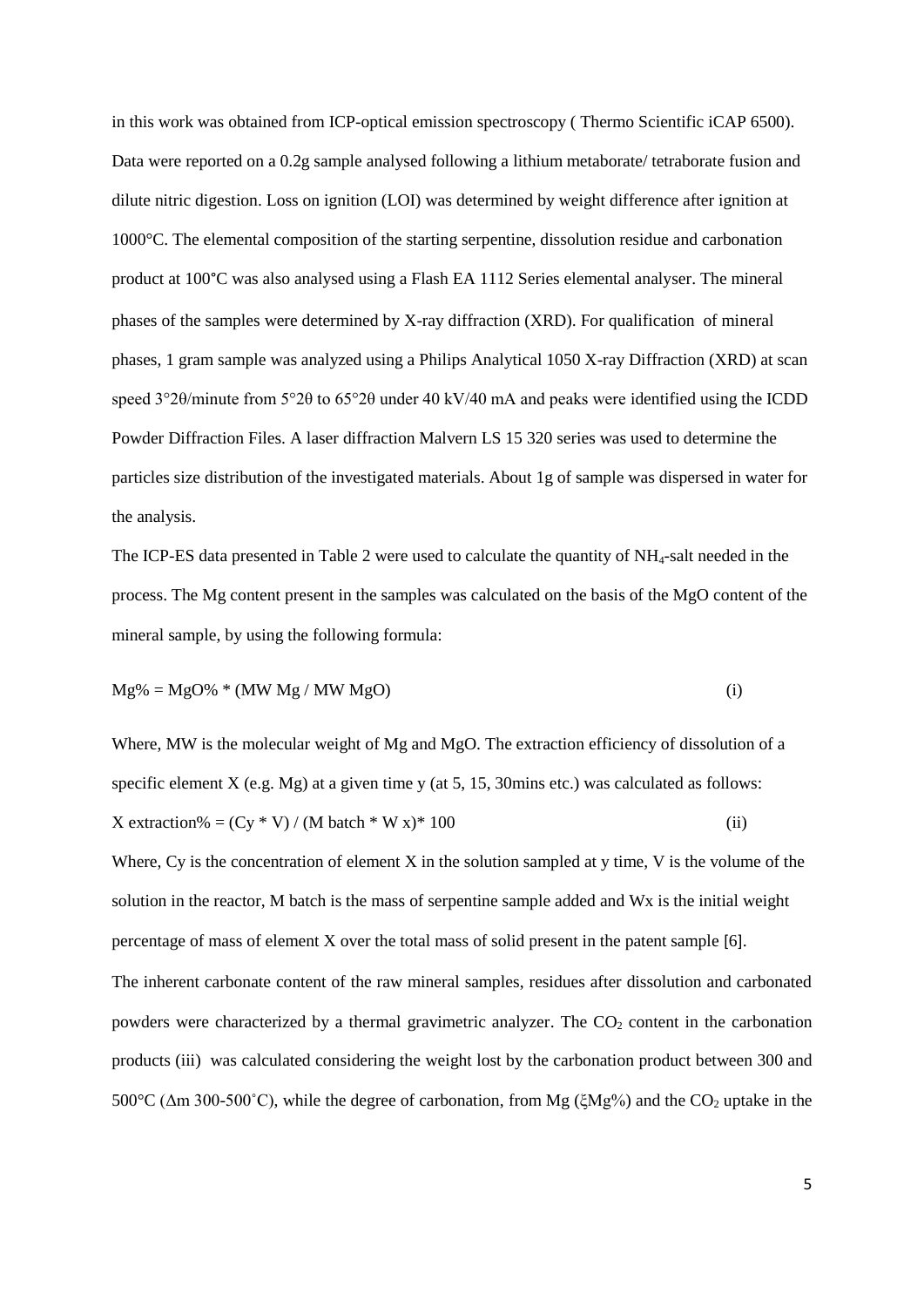hydromagnesite  $(CO<sub>2</sub> (wt%)$  hydromag.) were calculated as shown below in equations iv and v, respectively:

$$
CO2 (wt\%) = \Delta m 300-500°C/m 105°C * 100
$$
 (iii)

 $\zeta Mg\%$  = Mg in hydromag. (after carb) – Mg in hydromag. (before carb) / Mg in serpentine \*100 (iv)

 $CO<sub>2</sub>$  (wt%) hydromag. = mass carbon. residue \* (CO<sub>2</sub> hydromag. (after carb.) - CO<sub>2</sub> MgCO<sub>3</sub> (before  $\text{carb.})$  (v)

Where, (befor carb) and (after carb) stand for before and after the carbonation step.

## **3. Results and Discussion**

# **3.1 Dissolution experiments**

The main reaction involved in the dissolution step is as follows:

$$
Mg_3Si_2O_5(OH)_4 + 6NH_4HSO_4 \to 3MgSO_4 + 2SiO_2 + 5H_2O + 3(NH_4)_2SO_4
$$
 (vi)

Figure 2 shows the extraction of Mg and Fe, Al and Ni. The higher magnesium extraction was obtained after 3hrs with 70% of the Mg removed from the serpentine particles. The triplicate runs present the same dissolution trend indicating that a fast extraction indeed occurs in the first 30 minutes, where 55% of the Mg is extracted and only 15% more is extracted after 2 hours. Less that 10% of Al was removed from the mineral lattice after 5 minutes extraction and this value was not increased ever after 3 hrs extraction time. About 40-45% of Fe was extracted in the first 30 minutes and similarly to the Al extraction trend, no further Fe was removed from the mineral lattice after the next 2.5 hours. Finally, Ni was extracted (above 60%) after only 30 minutes and 70% after 3hrs dissolution. Overall, the first 5-10 minutes present a fast dissolution of metals from the mineral structure, while after 30 minutes the extraction is very slow and a long reaction time (3 hrs) is required to enhance a further 10-15% the final extraction. This indicates that while 2 hours is the optimal dissolution time in terms of higher Mg extraction, 30 minutes might be preferred considering the lower capital costs associated with fast processes in presence of large volumes to be treated [12].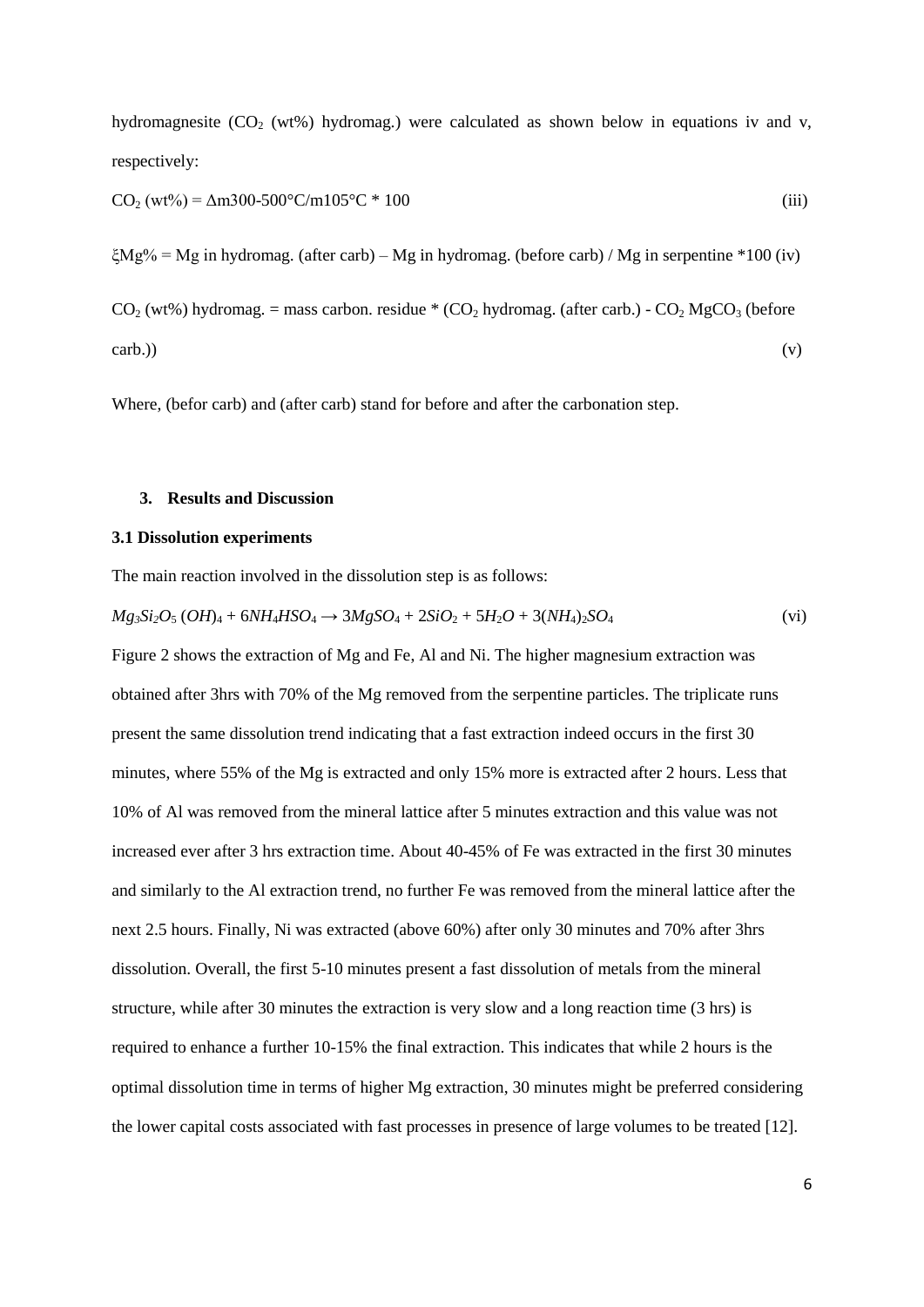The dissolution trends observed with the initial fast removal of cations followed by a much slower step can be associated with the low extraction of silica oxide that creates a passive layer on the serpentine particles surface [21]. The formation of a silica-rich passive layer could inhibit the continuous leaching of magnesium and iron from the inside of the particles and this probably explains why the dissolution rate slows down over time [22].

Interestingly, the dissolution experiments resulted in 30% less Mg extracted after 3 hours compared to previous work carried out using serpentine rock from the same location [7], indicating mineral phase variability of the resources that need to be taken into account during the process' planning and design operations.

# **3.2 pH swing experiments**

The second stage of the overall process was the pH swing from acidic (pH 0.2) to neutral (pH 7) and then basic (pH  $\geq$ 8) by addition of ammonia water to remove all the impurities (Fe, Al, Zn, Ni, Cu, Mn etc.) from the solution by precipitating them as hydroxides and oxides, as shown below:

$$
NH4HSO4 + NH3H2O \rightarrow (NH4)2SO4 + H2O
$$
 (vii)

$$
(Fe, Al)(SO4)3 + 6NH3H2O \rightarrow 2(Fe, Al)(OH)3(\downarrow) + 3(NH4)2SO4
$$
\n(viii)

$$
(Mn, Ni)SO4 + 2NH3H2O \rightarrow (Mn, Ni)(OH)2(\downarrow) + (NH4)2SO4
$$
 (ix)

Figure 3 shows the concentration of Fe, Al, Ni and Mn in function of the pH change at two different temperatures (25 and 60°C). At ambient temperature, 90% of Al and Mn are removed from the solution with pH changing from 0.2 to 2.5, while only 40% and 60% of Ni and Fe, respectively, precipitated under the same conditions. The Fe concentration (most abundant element after Mg) remained stable until the pH value approached 8. Then, at pH higher than 8 the remaining Fe, Al, Ni and Mn precipitated as hydroxides, leaving the solution of MgSO<sub>4</sub> ready for the carbonation reaction. The pH swing process at 60°C was better in terms of hydroxides precipitation compared to the ambient temperature process, as shown in Figure 3, where the amount of iron removed at pH 6 and 7 was 8% and 20% larger at 60˚C compared to ambient temperature; probably because precipitation rate is dependent on seeding temperature [23]. The increase of pH and temperature enhanced the solubility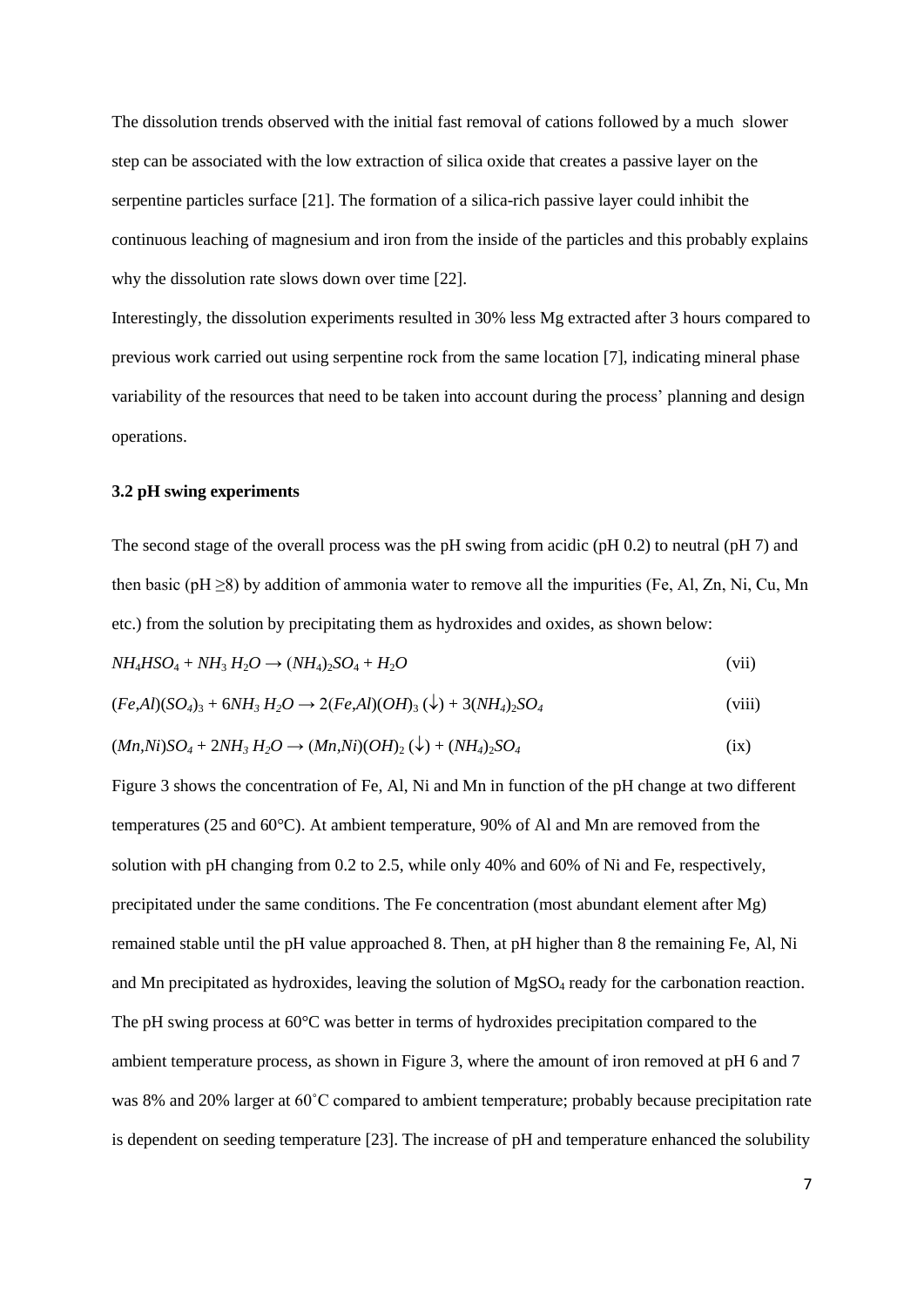of the Fe species and increased the precipitation reactions explaining the higher removal of Fe from the solution [24]. Generally, the removal of metals from the mineral structure is considered a metalproton exchange reaction and at acidic conditions (pH 0-3), monovalent metal-oxygen bonds break more rapidly than divalent metal-oxygen bonds, which break faster than trivalent bonds [25]. The raise of the pH from 7 to about 8.5 requires a large volume of  $NH<sub>3</sub>·H<sub>2</sub>O$  leading to the unwanted removal of about 7-10% of the free Mg in solution.

# **3.3 Carbonation experiments**

The last step of the process was the carbonation of the  $MgSO_4$  solution using a 50/50 mixture of  $NH_4HCO_3$  and  $(NH_4)_2CO_3$ , as shown below:

$$
5MgSO_4 \,4NH_4HCO_3 + 6NH_3 + 6H_2O \to Mg_5(OH)_2 (CO_3)_4 \cdot 4H_2O \,(\downarrow) + 5(NH_4)_2SO_4 \qquad (x)
$$
  

$$
5MgSO_4 + 4(NH_4)_2CO_3 + 2NH_3 + 6H_2O \to Mg_5(OH)_2 (CO_3)_4 \cdot 4H_2O \,(\downarrow) + 5(NH_4)_2SO_4 \qquad (xi)
$$

Figure 4 shows that the concentration of magnesium in solution decreases during the carbonation experiments due to the precipitation of the final product  $(Mg_5(OH)_2 (CO_3)_4 \cdot 4H_2O)$ . Only 10%, 30% and 60% of the total Mg precipitated in the first 5 minutes of the reaction in the experiments at 50, 70 and 80°C, respectively. In contrast, just after 5 minutes 80% of the total Mg in solution was precipitated at 100°C. The carbonation at 100°C presents much faster kinetics than the carbonation at the lower temperatures and finally, 90% of the Mg in solution precipitates after 60 minutes.

Carbonation is affected by species concentration in solution and their dissociation which is temperature-dependent. Therefore, dissociation of  $NH_4HCO_3$  ( $NH_4HCO_3 \leftrightarrow NH_4^+ + HCO_3 \leftrightarrow H^+ +$ CO<sub>3</sub><sup>-</sup>) and (NH<sub>4</sub>)<sub>2</sub>CO<sub>3</sub> ((NH<sub>4</sub>)<sub>2</sub>CO<sub>3</sub>  $\leftrightarrow$  2NH<sub>4</sub><sup>+</sup> + CO<sub>3</sub><sup>2</sup><sup>-</sup>) can influence the precipitation of Mg carbonates. The  $CO_3^2$  activity increases with temperature reaching its maximum at 90-100°C and promoting precipitation of Mg carbonate species [26]. Also, the high activation energy for the desolvation of the strongly hydrated  $Mg^{2+}$  ions at low temperature affects carbonation as indicated in Figure 4 [27]. Temperature also affects the size and morphology of the resultant carbonated species,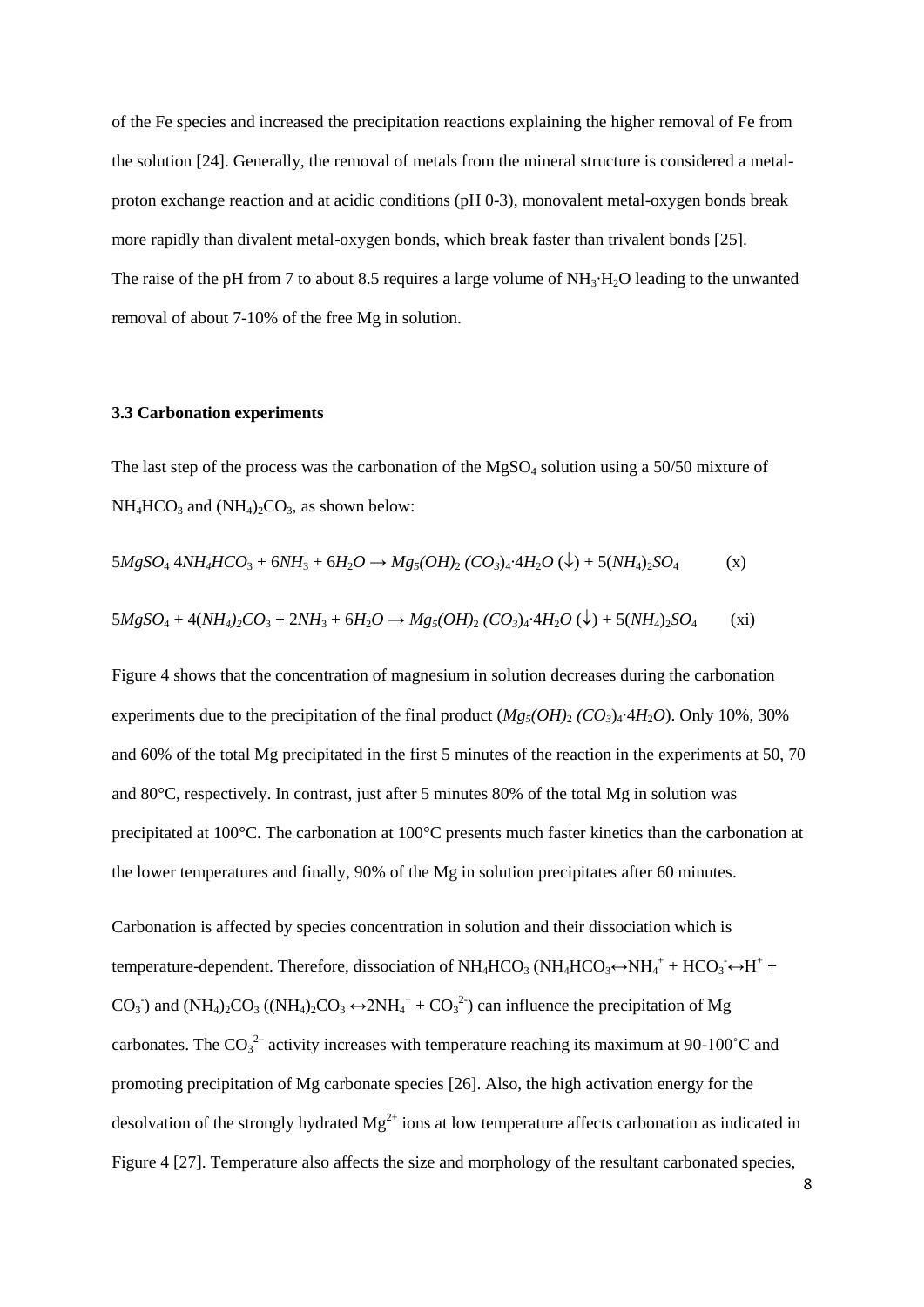due to a combination of factors that include an increased nucleation rate at higher temperatures resulting in the growth of nuclei into smaller particles [28]. This is correlated to the lower viscosity of the solution at higher temperature, which accelerates the collision rate of the nuclei, and in consequence, enlarges the number of nucleated particles, so it will produce smaller particles [29].

Also, the effect of the Mg:NH<sub>4</sub> salts:NH<sub>3</sub> ratio was investigated to establish its influence on carbonation efficiency. Figure 4 indicates that the best ratio in terms of carbonation efficiency is 1:4:3 with a final carbonation of 93.5%. If  $NH<sub>3</sub>$  is not used in the carbonation process, the maximum stoichiometric conversion of  $Mg(HCO<sub>3</sub>)<sub>2</sub>$  in solution into precipitated  $MgCO<sub>3</sub>·3H<sub>2</sub>O$  is calculated to be only 50%, while the use of NH<sub>3</sub> improves the conversion to 90-95% by converting NH<sub>4</sub>HCO<sub>3</sub> into  $(NH_4)_2CO_3$  which can directly produce MgCO<sub>3</sub> [9]. The high efficiency reached with the ratio 1:4:3 can be explained by the evaporation of  $NH_3$  in the set-up used, so that 3 moles of ammonia water were required to reach the higher efficiency.

The Mg content in the solution was also used to calculate the carbonation efficiency at the different temperatures. A carbonation efficiency of 69%, 71%, 88% and 91% was calculated considering the precipitated magnesium at 50, 70, 80 and 100 $^{\circ}$ C, respectively. Table 1 reports the masses of CO<sub>2</sub> before and after carbonation reaction, the degree of carbonation, the total  $CO<sub>2</sub>$  capture considering both dissolution and carbonation steps and the final amount of serpentine required to sequester 1 tonne of  $CO_2$  based on the  $CO_2$  uptake. The total  $CO_2$  capture efficiency is low at 50°C and 70°C (46-47%) and was higher at  $80^{\circ}$ C and  $100^{\circ}$ C with 62.6% and 61.5%, respectively. Therefore, the mineral carbonation at 80 and 100 $^{\circ}$ C would require the lower amount of starting serpentine (4.6-4.8t/tCO<sub>2</sub>). However, the carbonation efficiency using different mineral phases from the same location and only  $NH<sub>4</sub>HCO<sub>3</sub>$  under the same conditions was found higher (70-80%) [2,7,20], indicating that the resource type and the dissolution efficiency represent the limiting step for a widespread deployment of this technology.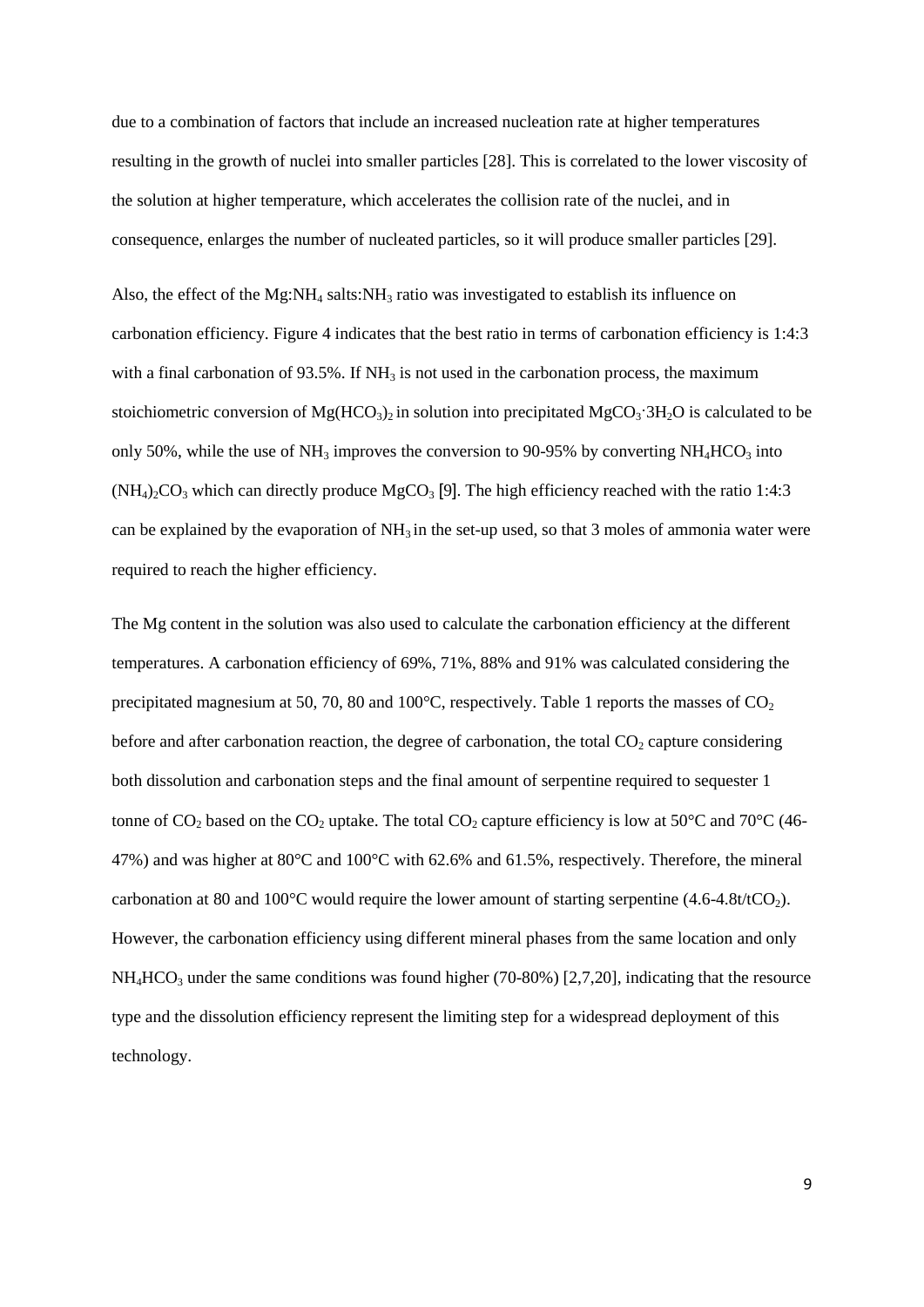## **3.4 Products characterisation**

The characterization of the starting serpentine, dissolution residues and carbonation products was carried out by analysing their chemical content (ICP-ES and EA) and their mineral composition (XRD). Also, the particle size was analysed to give some useful indication of the potential technologies required for the post-processing of the produced powders. Table 2 shows that the composition of the starting serpentine is richer in silica, alumina and magnesium oxide compared to that used previously [7], indicating a different mineralogical composition that can explain the different dissolution behaviour. In fact, the higher concentration of Mg in the parent serpentine does not result in a higher extraction of Mg in solution. The composition of the dissolution residue also indicates a preferential extraction of Mg from the mineral lattice that remains rich in silica, alumina and iron oxide. The carbonation product consists mainly of MgO and has a high LOI (66%) as expected in the precipitation of hydromagnesite during the reactions. The presence of iron (3.7%) is detrimental in terms of using this carbonate material as filler in the paper industry because of the low brightness related to Fe presence and further investigations are required to establish other potential uses and postprocessing required to enhance the purity of these materials. Moreover, the Mg mass balance (4.98g of Mg in the starting material, 1,72g in the dissolution residue and 3.12g in the carbonation product) indicates that about 62% (68% from ICP-MS of liquids) of Mg is removed from the serpentine sample after 3hrs dissolution.

The elemental analysis of the material used in this work and the reactions products are presented in Table 3. The presence of S and N at the lower carbonation temperatures indicates precipitation of  $NH<sub>4</sub>$ and SO<sup>4</sup> salts together with hydromagnesite. These salts are unwanted in terms of post-processing application in constructions because of the potential formation of thaumasite  $(Ca_3SiSO_4CO_3(OH)_6)$  $12H_2O$ ) and ettringite  $(Ca_6Al_2(SO_4)_3(OH)_{12}$  26H<sub>2</sub>O) in concrete [30]. In fact, considering that Mg, H, C and O contents in pure hydromagnesite are 26%, 2.1%, 10.2% and 61.6%, the elemental analysis indicate that small amount of another mineral phase was also precipitated. Small amounts of ammonium magnesium sulphate salt namely boussingualtite  $(NH_4)_2(Mg(H_2O)_6(SO_4)_2$  which were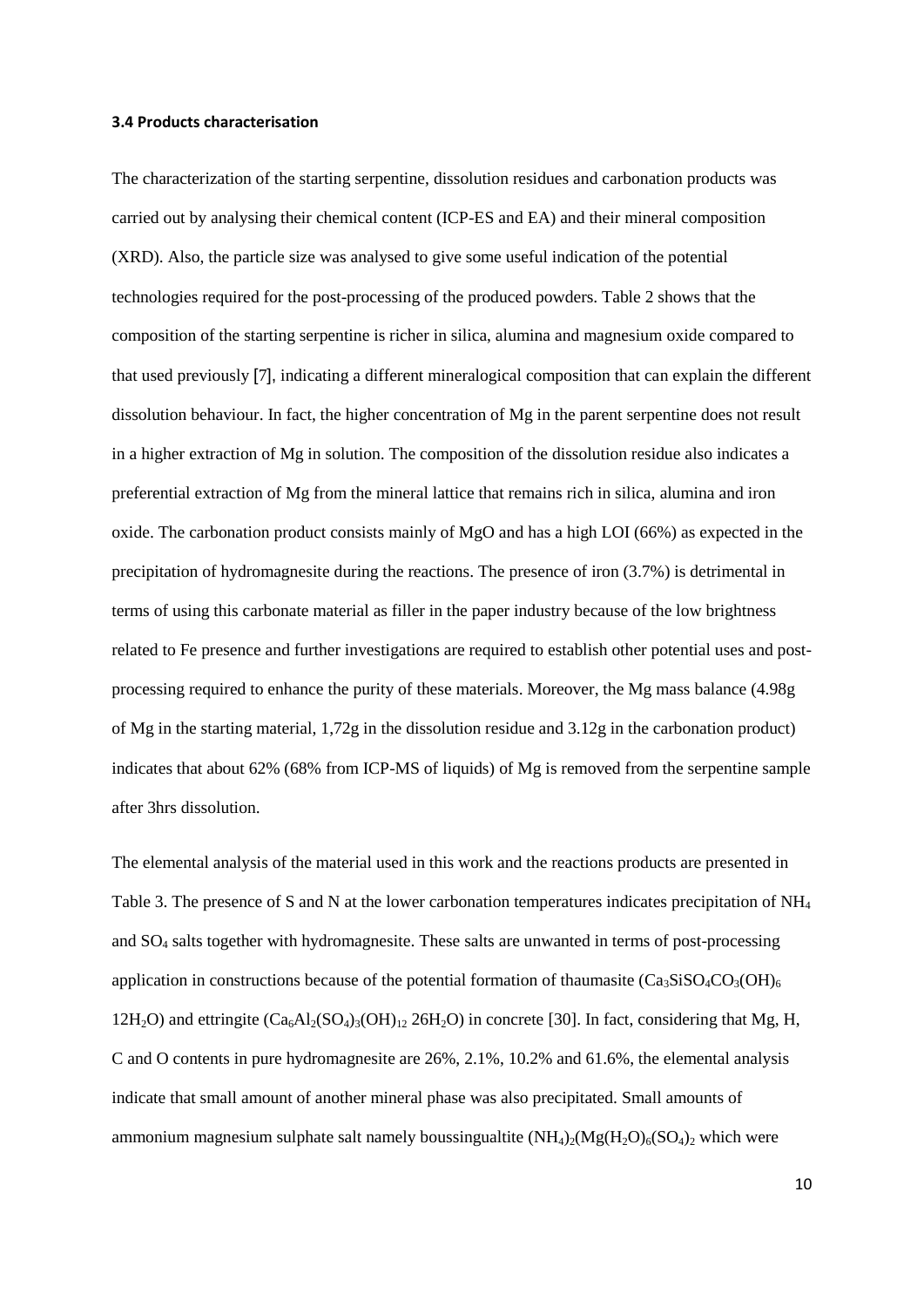found among the carbonation products in previous work due to some liquid solution remaining into the filtrate before the drying step, were not detected in the products [9].

The starting serpentine, solid residues after the leaching process and carbonation product at 100°C were characterized using XRD. The XRD pattern of the serpentine leaching residue presented in Figure 5 (a) indicates that the main phase in the starting serpentine is antigorite and the secondary phases are lizardite and possible small traces of chrysotile. In contrast, the dissolved residue is mainly leached residual antigorite (Figure 5 (b)) that seems to be more resistant to dissolution compared to lizardite under these process conditions. It has been reported that antigorite presents tri dimensional chemical bonds among the corrugated octahedral and tetrahedral sheets, while lizardite presents flat not bonded layers that can explain the different dissolution behaviour [31]. This may be the reason of the different dissolution efficiency found with rocks from the same locations but different mineral phase (see Section 3.1). The XRD pattern of the precipitated carbonation products shown in Figure 18 (c) indicates that hydromagnesite is the main phase.

Particles size distribution is an important parameter in terms of process plant design and product materials utilisation. Figure 6 shows the particles size distribution of the starting serpentine, the dissolution residue and the carbonation product at 100°C. The D50 of the dissolved particles was  $81\mu$ m (86  $\mu$ m for the starting serpentine particles) while the D90 was 157 $\mu$ m (162 $\mu$ m for the starting serpentine). Therefore, the size of the particles after the dissolution decreased by about 5µm compared to those feed into the reactor, and this is consistent with the shrinking core dissolution model [32,33]. The preferential leaching of Mg from the serpentine surface leaves behind a porous layer of amorphous silica as indicated by the dissolution residue composition in Table 2 that limit the further extraction of mg and explains the little difference between the stating serpentine and dissolution particles. Instead, the hydromagnesite particles present a small diameter with D50 of 60µm and D90 of 141µm. The wide range of distribution for the carbonation product can be due to agglomeration of particles during the drying process.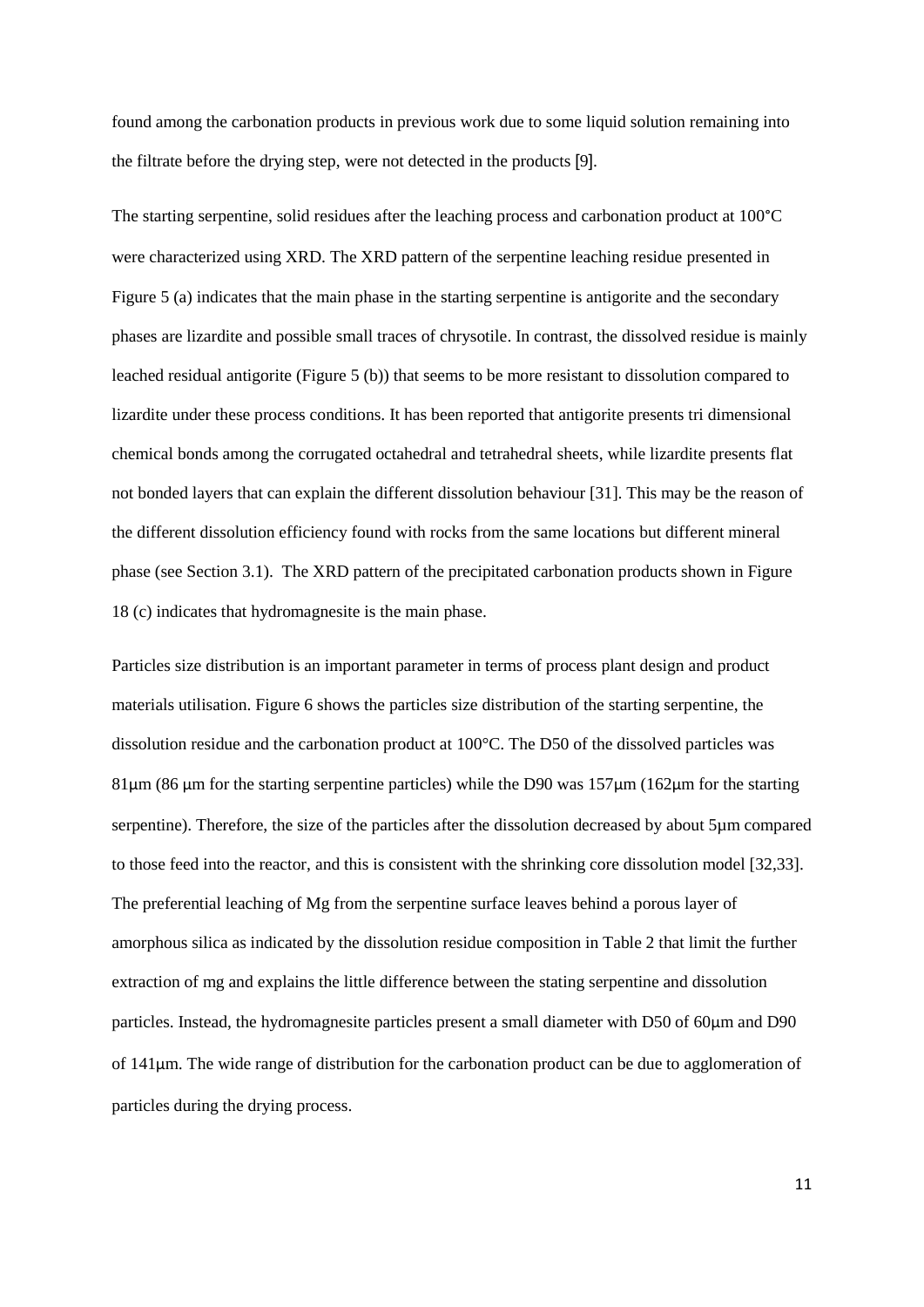# **4. Conclusions**

In this study, the carbonation behaviour of antigorite-rich serpentine using a mixture of ammonium salts at different temperatures was investigated. The dissolution trends observed with the initial fast removal of magnesium (55% in 30 minutes extraction) was then slowed down by diffusion limitations due to the formation of a silica product layer. The pH swing process at pH 8 virtually removed all the impurities (Al, Ni, Fe, Mn) from the dissolution liquid leaving a pure  $MgSO<sub>4</sub>$  solution ready for the carbonation step. The carbonation at 100°C presents much faster kinetics than the carbonation at the lower temperatures investigated because of enhanced ions dissociations, lower desolvation activation energy and faster particles nucleation during precipitation. The carbonation in presence of the NH<sup>4</sup> salts mixture requires a temperature of 80 $^{\circ}$ C to give efficiencies greater than 90%. The CO<sub>2</sub> captured in the overall capture and storage process (62%) using the antigorite rich sample and salts mixture can be further optimised to reach higher  $CO<sub>2</sub>$  capture efficiencies. The resource used in this process plays a primary role because it can limit the amount of Mg available for carbonation. In particular, antigorite seems to be less reactive than lizardite and further investigations are needed to enhance the efficiency of the overall process and in particular to establish the optimal resources to use with this CCS technology.

# **Acknowledgements**

The work presented here was funded by the Centre for Innovation in Carbon Capture and Storage (EPSRC grant EP/F012098/1).

# **References**

[1] IPCC, IPCC Special Report on Carbon Dioxide Capture and Storage. Prepared by Working Group III of the Intergovernmental Panel on Climate Change [Metz, B., O. Davidson, H. C. de Coninck, M. Loos, and L. A. Meyer (eds.)]. Cambridge University Press, Cambridge, United Kingdom and New York, NY, USA, 2005, 442 pp.

[2] ZEP, CO<sub>2</sub> capture costs, Report, European Technology Platform for Zero Emission Fossil Fuel Power Plants, 2011[. www.zeroemissionplatform.eu.](http://www.zeroemissionplatform.eu/)

[3] IEA, Energy Technology Perspectives: BLUE Map Scenario, 2011, OECD/IEA.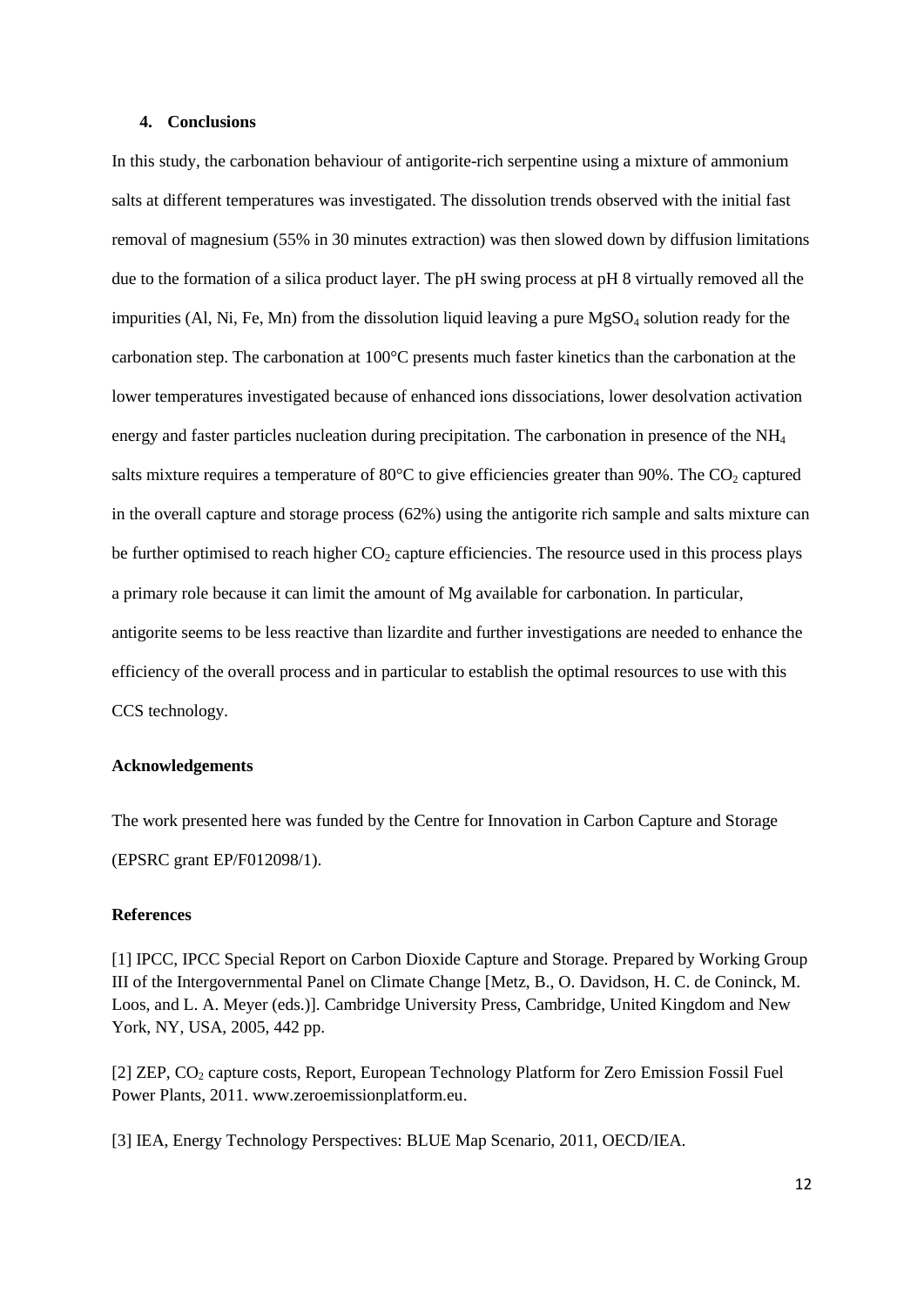[4] Krevor SCM and Lackner KS, Enhancing serpentine dissolution kinetics for mineral carbon dioxide sequestration, Int. J. Greenhouse Gas Control, 2011, doi:10.1016/j.ijggc.2011.01.006.

[5] Gerdemann SJ, O'Connor WK, Dahlin DC, Penner LR, Rush H, Ex Situ Aqueous Mineral Carbonation, Environ. Sci. Technol. 2007, 41, 2587-2593.

[6] Kelemen PB and Matter J, In-situ carbonation of peridotite for CO2 storage. P Natl Acad Sci USA 105;17295–17300 (2008).

[7] Wang X and Maroto-Valer MM, Dissolution of serpentine using recyclable ammonium salts for CO<sup>2</sup> mineral carbonation, Fuel, 2011, 90, 1229–1237.

[8] Hunwick R. System, apparatus and method for carbon dioxide sequestration. Patent WO2008/101293 (2008).

[9] X. Wang, M. Mercedes Maroto-Valer, Integration of  $CO<sub>2</sub>$  Capture and Mineral Carbonation by Using Recyclable Ammonium Salts, ChemSusChem, 2011, 4, 9, 1291-1300.

[10] Reddy KJ, John S, Weber H, Argyle MD, Bhattacharyya P, Taylor DT et al., Simultaneous Capture and Mineralization of Anthropogenic Carbon Dioxide (CO2): Pilot Scale Studies. GHGT-10, 2010, Amsterdam.

[11] Zevenhoven R, Fagerlund J, Songok JK,  $CO<sub>2</sub>$  mineral sequestration: developments toward large-scale application, Greenhouse Gas Sci Technol.2011, 1,48–57.

[12] Wang X and Maroto-Valer M, Integration of  $CO_2$  capture and storage based on pH–swing mineral carbonation using recyclable ammonium salts, Energy Procedia. 2011, 4, 4930–4936.

[13] Darted V, Thomsen K, van Well WJM and Stenby EH, Aqueous ammonia process for CO2 capture, Earth and Environmental Science, 2009, 6, 172017.

[14] [Rochelle](http://www.sciencemag.org/search?author1=Gary+T.+Rochelle&sortspec=date&submit=Submit) GT, Amine Scrubbing for  $CO<sub>2</sub>$  Capture, Science, 2009, 325, 5948, 1652-1654.

[15] Yeh JT, Resnik KP, Rygle K, Pennline HW, Semi-batch absorption and regeneration studies for  $CO<sub>2</sub>$  capture by aqueous ammonia, Fuel Processing Technology, 2005, 86, 1533–1546.

[16] Zhuang Q, Pomalis R, Zheng L, Clements B, Ammonia-based carbon dioxide capture technology: issues and solutions, Energy Procedia, 2011, 4, 1459-1470.

[17] Figueroa JD, Fout T, Plasynski S, McIlvried H, Srivastava RD, Advances in  $CO<sub>2</sub>$  capture technology—The U.S. Department of Energy's Carbon Sequestration Programs, International Journa l of Greenhouse Gas Control , 2008, 2, 9-20.

[18] Versteeg P, Rubin ES, Technical and economic assessment of ammonia-based post-combustion CO<sub>2</sub> capture, Energy Procedia, 2011, 4, 1957–1964.

[19] Mani F, Peruzzini M, Stoppioni P,  $CO<sub>2</sub>$  absorption by aqueous NH<sub>3</sub> solutions: speciation of ammonium carbamate, bicarbonate and carbonate by a 13C NMR study, Green Chemistry, 2006, 8, 995–1000.

[20] Darde V, Thomsen K, van Well W and Stenby E, Chilled ammonia process for  $CO<sub>2</sub>$  capture, Preprint – ICPWS XV Berlin, September 8–11, 2008.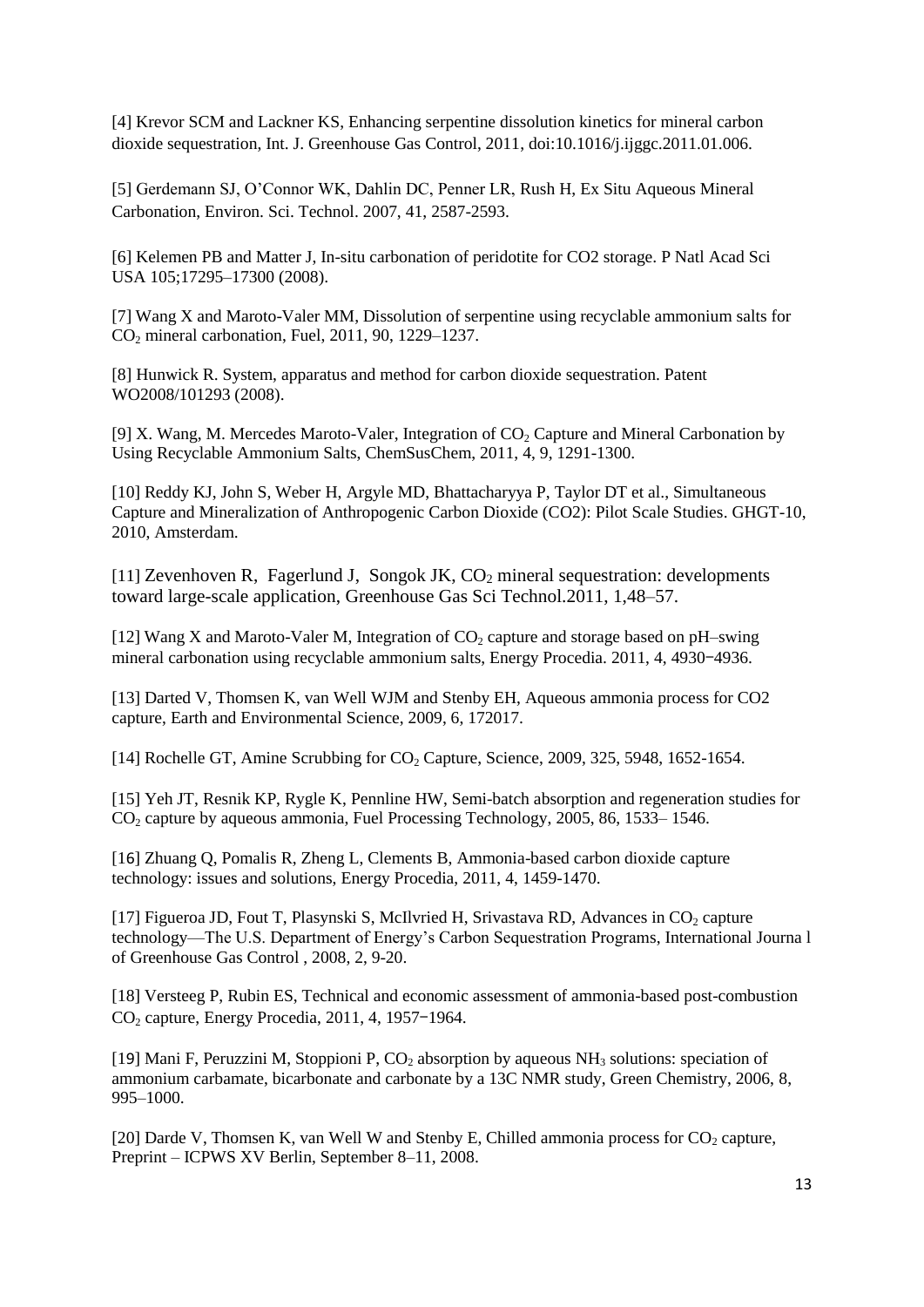[21] Teir S, Revitzer H, Eloneva S, Fogelholm K-J, Zevenhoven R, Dissolution of natural serpentinite in mineral and organic acids, Int. J. Miner. Process. 2007, 83, 36–46.

[22] Bearat, H, MJ McKelvy, Chizmeshya AVG, Gormley D, Nunez R, Carpenter RW, Squires K, Wolf GH, Carbon sequestration via aqueous olivine mineral carbonation: Role of passivating layer formation, Environmental Science & Technology; 2006, 40,15, 4802-4808.

[23] Bhargava H, Sudheesh VD, Jani S, Lakshmi N and Venugopalan K, Study of dependence of magnetic properties on seeding temperature in fine particles of  $Cu_{0.25}Co_{0.25}Zn_{0.5}Fe_2O_4$ , Bull. Mater. Sci., 2011, 34, 5, 1095-1101.

[24] Vance DB, Iron, the environmental impact of a universal element, National Environmental Journal, 1994, 4, 3, 24-25.

[25] J. Schott, O.S. Pokrovsky, E.H. Oelkers, The link between mineral dissolution/precipitation kinetics and solution chemistry, Reviews in Mineralogy & Geochemistry, 2009, 70, 207-258.

[26] J. Zhang, R. Zhang, H. Geerlings, J. Bi, Mg-Silicate Carbonation Based on an HCl- and NH3- Recyclable Process: Effect of Carbonation Temperature, Chem. Eng. Technol. 2012, 35, 3, 1–8.

[27] H.E. King, O. Plümper, A. Putnis, Effect of Secondary Phase Formation on the Carbonation of Olivine, Environ. Sci. Technol. 2010, 44, 6503–6509.

[28] H. Zhao, N. Dadap, A-H. A. Park, Tailored synthesis of precipitated magnesium carbonates as carbon-neutral filler materials during carbon mineral sequestration, 2010 ECI Conference on The 13th International Conference on Fluidization - New Paradigm in Fluidization Engineering, 2011, 109. [http://services.bepress.com/eci/uidization xiii/109](http://services.bepress.com/eci/uidization%20xiii/109)

[29] Zhang, Z.; Zheng, Y.; Ni, Y.; Liu, Z.; Chen, J.; Liang, X. Temperature- and pH-dependent morphology and FT-IR analysis of magnesium carbonate hydrates. J. Phys. Chem. B 2006, 110, 12969–12973.

[30] Collett G, Crammond NJ, Swamy RN, Sharp JH, 2004, The role of carbon dioxide in the formation of thaumasite, Cement and Concrete Research, 34, 1599–1612.

[31] G. Capitani, M. Mellini, The modulated crystal structure of antigorite: The m=17 polysome, American Mineralogist, 2004, 89, 147-158.

[32] Jonckbloedt RCL, Olivine dissolution in sulphuric acid at elevated temperatures implications for the olivine process, an alternative waste acid neutralizing process. J. Geochem. Explor. 1998, 62, 337–346.

[33] Levenspiel O, Chemical Reaction Engineering, third ed. John Wiley & Sons, New York, 1999, p. 665.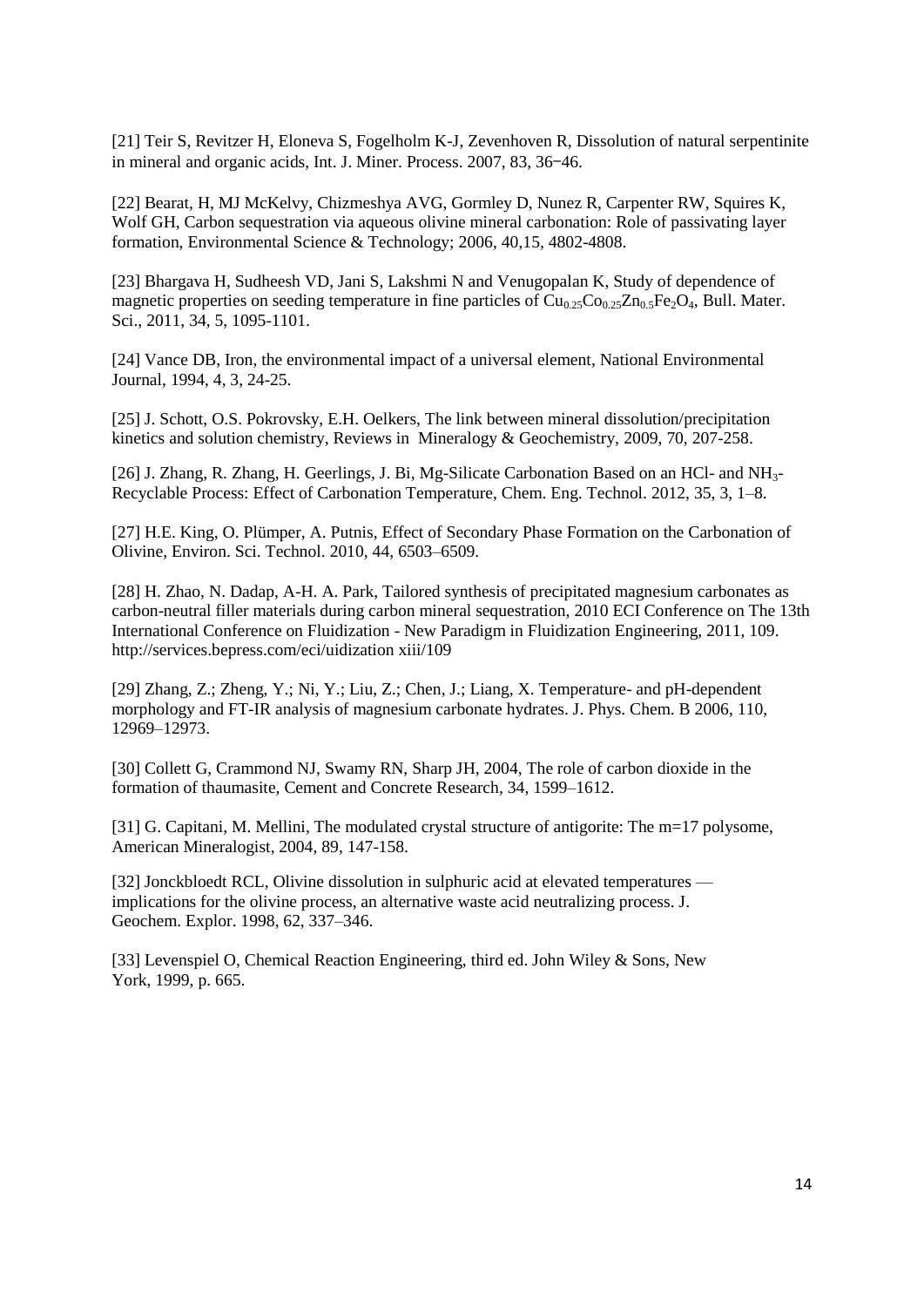# **List of Captions**

Table 1 Carbonation efficiency at 50, 70, 80 and 100°C and mass of serpentine required for each tonne of  $CO_2$  sequestered. (1:2:2 and 1:4:3 stand for  $Mg:NH<sub>4</sub>HCO<sub>3</sub>:NH<sub>3</sub>$  molar ratio).

**Table 2** ICP-ES analysis of starting serpentine, residue after dissolution and carbonation product.

**Table 3** Elemental analysis of starting serpentine, residue after dissolution and carbonation product.

**Figure 1** Scheme of the UoN pH swing process used in this work [modified from 6].

**Figure 2** Magnesium, iron, aluminium and nickel extraction during the 3hrs experiment. Triplicate of magnesium and iron are reported.

**Figure 3** Precipitation of iron, aluminium, manganese and nickel in function of the pH.

**Figure 4** Variation of the magnesium concentration in carbonation solutions at different temperatures.  $(1:4:3$  and  $1:2:2$  stand for Mg:NH<sub>4</sub>HCO<sub>3</sub>:NH<sub>3</sub> molar ration). A ratio 1:2:7 was used in the experiments at 50-70-100°C.

**Figure 5** XDR spectra of (a) original serpentine rock, (b) dissolution residue, (c) carbonation product.

**Figure 6** Size distributions of the starting serpentine particles and residue after dissolution and

carbonation.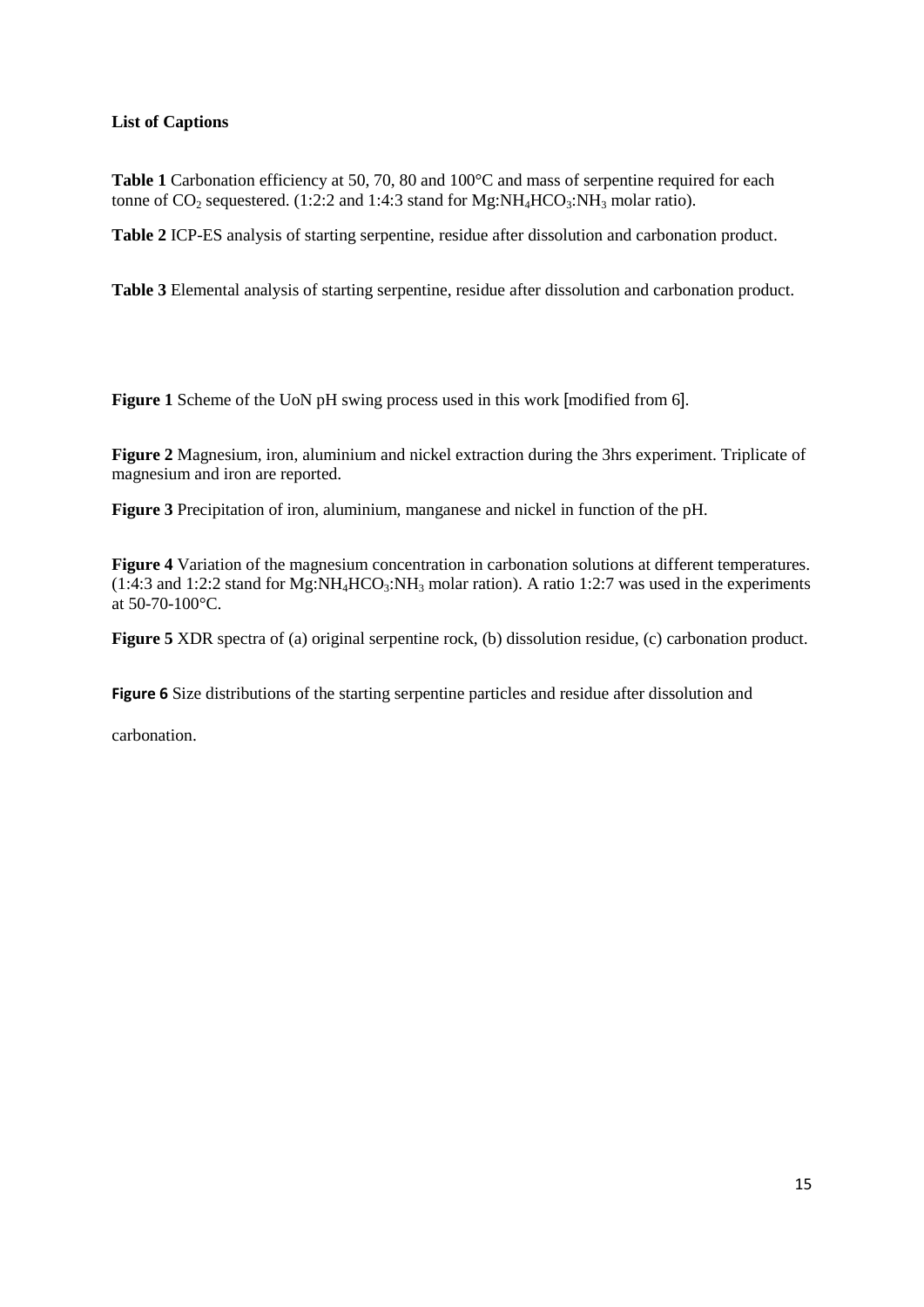| <b>Experiment</b>        | $CO2$ (wt%) after | <b>Carbonation</b> | Total CO <sub>2</sub> | Total CO <sub>2</sub> | Rock resource                                      |  |  |
|--------------------------|-------------------|--------------------|-----------------------|-----------------------|----------------------------------------------------|--|--|
|                          | carbonation (TGA) | efficiency, %      |                       |                       | captured, % captured, % $(t_{Serpentine}/t_{CO2})$ |  |  |
|                          |                   | $(ICP-MS)$         | (TGA)                 | $(ICP-MS)$            |                                                    |  |  |
| $50^{\circ}$ C           | 16.5              | 69.5               | 38.5                  | 46.5                  | 7.7                                                |  |  |
| $70^{\circ}$ C           | 17.5              | 71.3               | 41                    | 47.7                  | 7.2                                                |  |  |
| $100^{\circ}$ C          | 20.1              | 91.3               | 61.5                  | 61.5                  | 4.8                                                |  |  |
| $80^{\circ}$ C (1:2:2)   | 24.7              | 88                 | 60                    | 58.9                  | 4.9                                                |  |  |
| $80^{\circ}$ C $(1:4:3)$ | 28.8              | 93.5               | 62                    | 62.6                  | 4.6                                                |  |  |

Table 1 Carbonation efficiency at 50, 70, 80 and 100°C and mass of serpentine required for each tonne of  $CO_2$  sequestered. (1:2:2 and 1:4:3 stand for Mg:NH<sub>4</sub>HCO<sub>3</sub>:NH<sub>3</sub> molar ratio).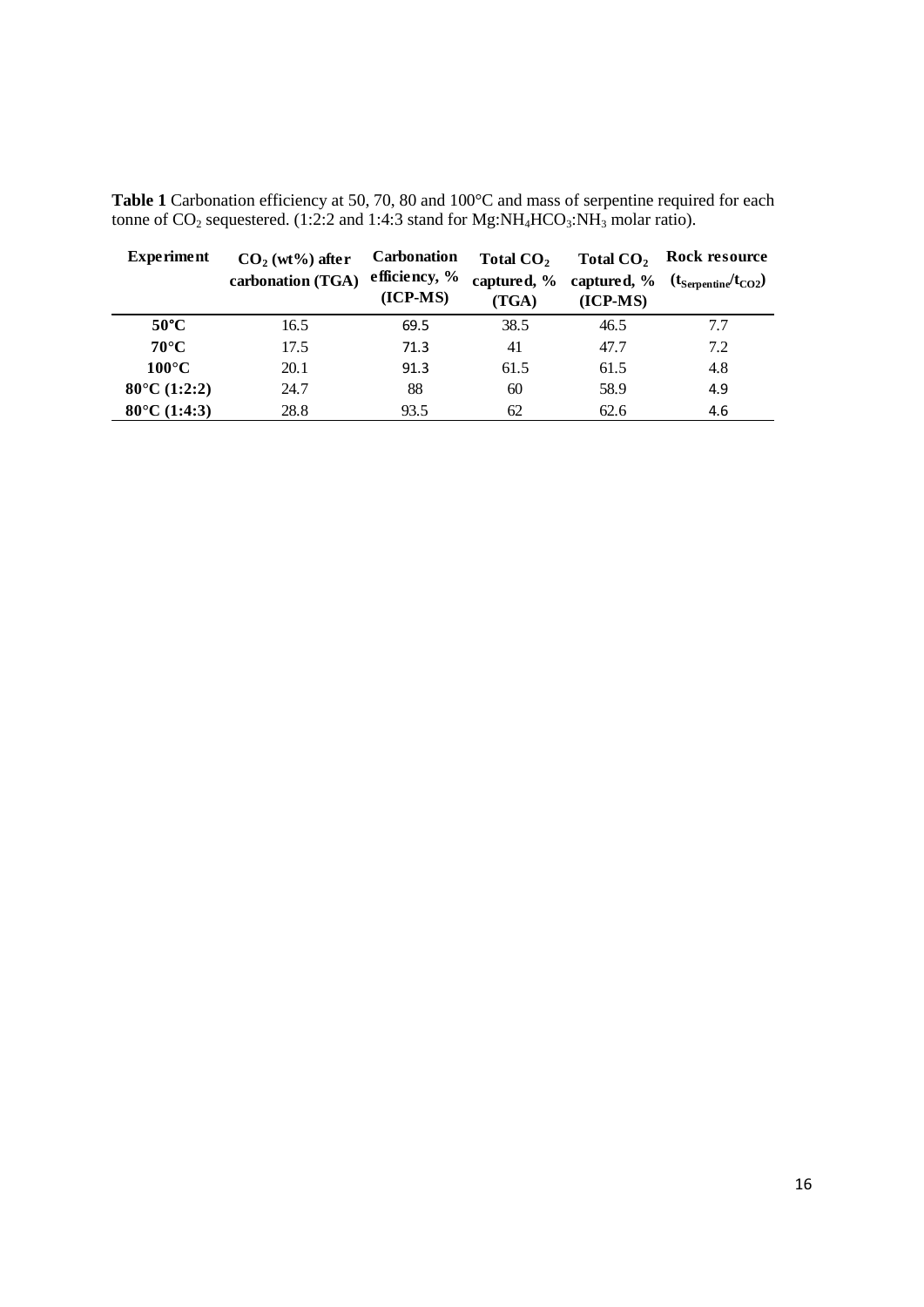| <b>Sample</b>                                                                 |  | $SiO_2$ Al <sub>2</sub> O <sub>3</sub> Fe <sub>2</sub> O <sub>3</sub> MgO CaO TiO <sub>2</sub> P <sub>2</sub> O <sub>5</sub> MnO Cr <sub>2</sub> O <sub>3</sub> Ni Sr Sc LOI |  |  |                               |  |                         |      |
|-------------------------------------------------------------------------------|--|------------------------------------------------------------------------------------------------------------------------------------------------------------------------------|--|--|-------------------------------|--|-------------------------|------|
|                                                                               |  | %                                                                                                                                                                            |  |  | % % % % ppm ppm ppm ppm ppm % |  |                         |      |
| Serpentine                                                                    |  | 35.42 0.51 7.06 41.29 0.24 0.03 < 0.01 0.11 0.303 2189 7 4 14.0                                                                                                              |  |  |                               |  |                         |      |
| Dissol. residue                                                               |  | 57.51 0.81 6.14 14.25 0.09 0.05 < 0.01 0.03 0.639 919 9 2                                                                                                                    |  |  |                               |  |                         | 19.8 |
| Carb. product (100°C) 1.40 0.10 3.67 28.89 0.10 <0.01 <0.01 0.09 0.006 251 <2 |  |                                                                                                                                                                              |  |  |                               |  | $\overline{\mathbf{3}}$ | 66.2 |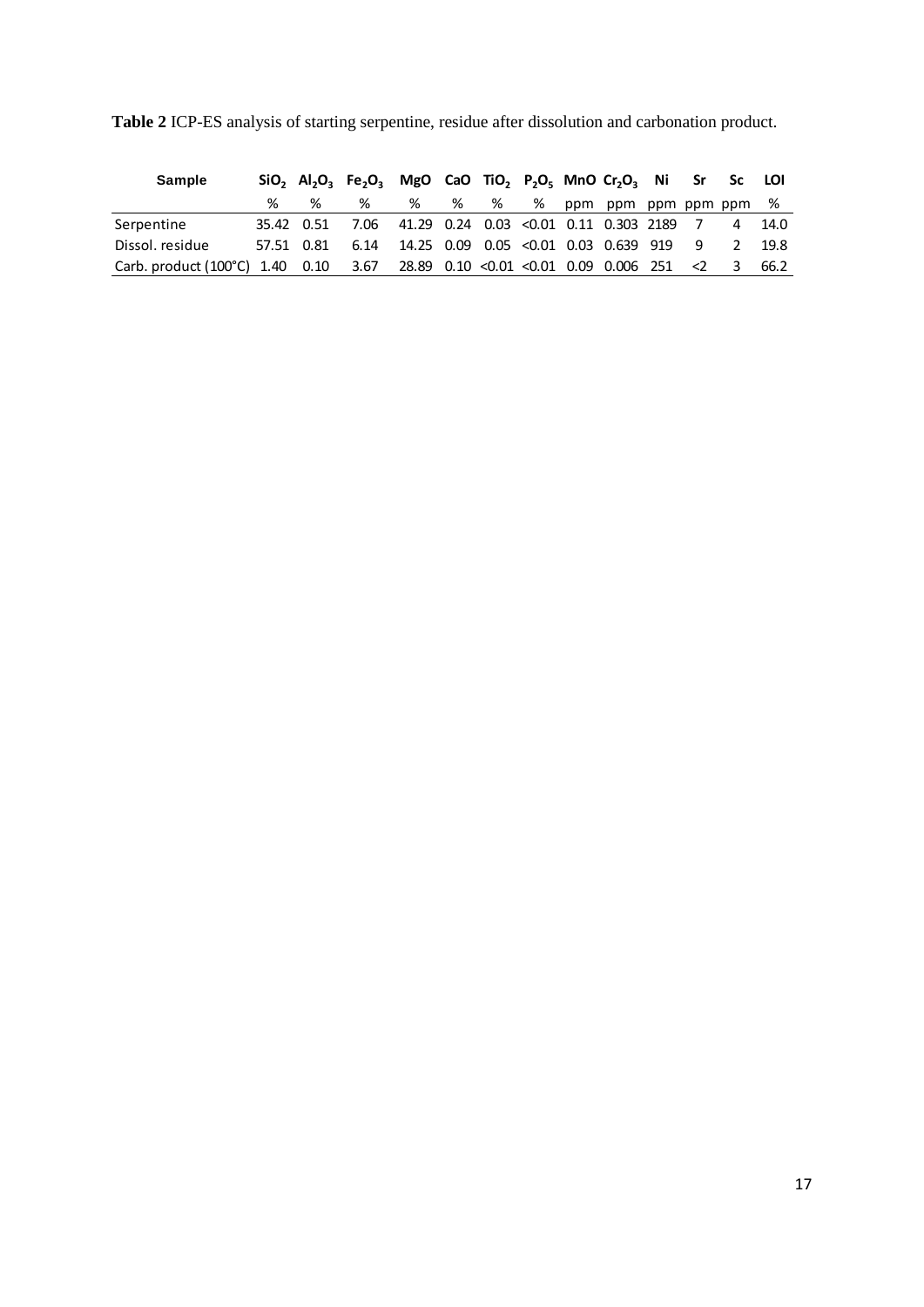**Table 3** Elemental analysis of starting serpentine, residue after dissolution and carbonation product.

|                                                                     | Element, wt% |  |  |  |  |  |                                            |    |
|---------------------------------------------------------------------|--------------|--|--|--|--|--|--------------------------------------------|----|
|                                                                     |              |  |  |  |  |  | N C H S $M\varrho^*$ Fe* Si* $O^{**}$      |    |
| Serpentine                                                          |              |  |  |  |  |  | 0.00 0.52 1.32 0.00 24.90 2.47 16.58 54.22 |    |
| Dissolution residue                                                 |              |  |  |  |  |  | 0.20 0.00 0.92 0.36 8.59 2.14 26.90 59.68  |    |
| Carbonation product $50^{\circ}$ C 6.21 5.78 3.69 7.23 na na na     |              |  |  |  |  |  |                                            | na |
| Carbonation product $70^{\circ}$ C 6.04 6.24 3.25 7.45 na na        |              |  |  |  |  |  | na                                         | na |
| Carbonation product 100°C 4.08 9.91 2.87 4.02 15.61 1.28 0.65 59.79 |              |  |  |  |  |  |                                            |    |

\* from ICP-ES, \*\* by difference, na not available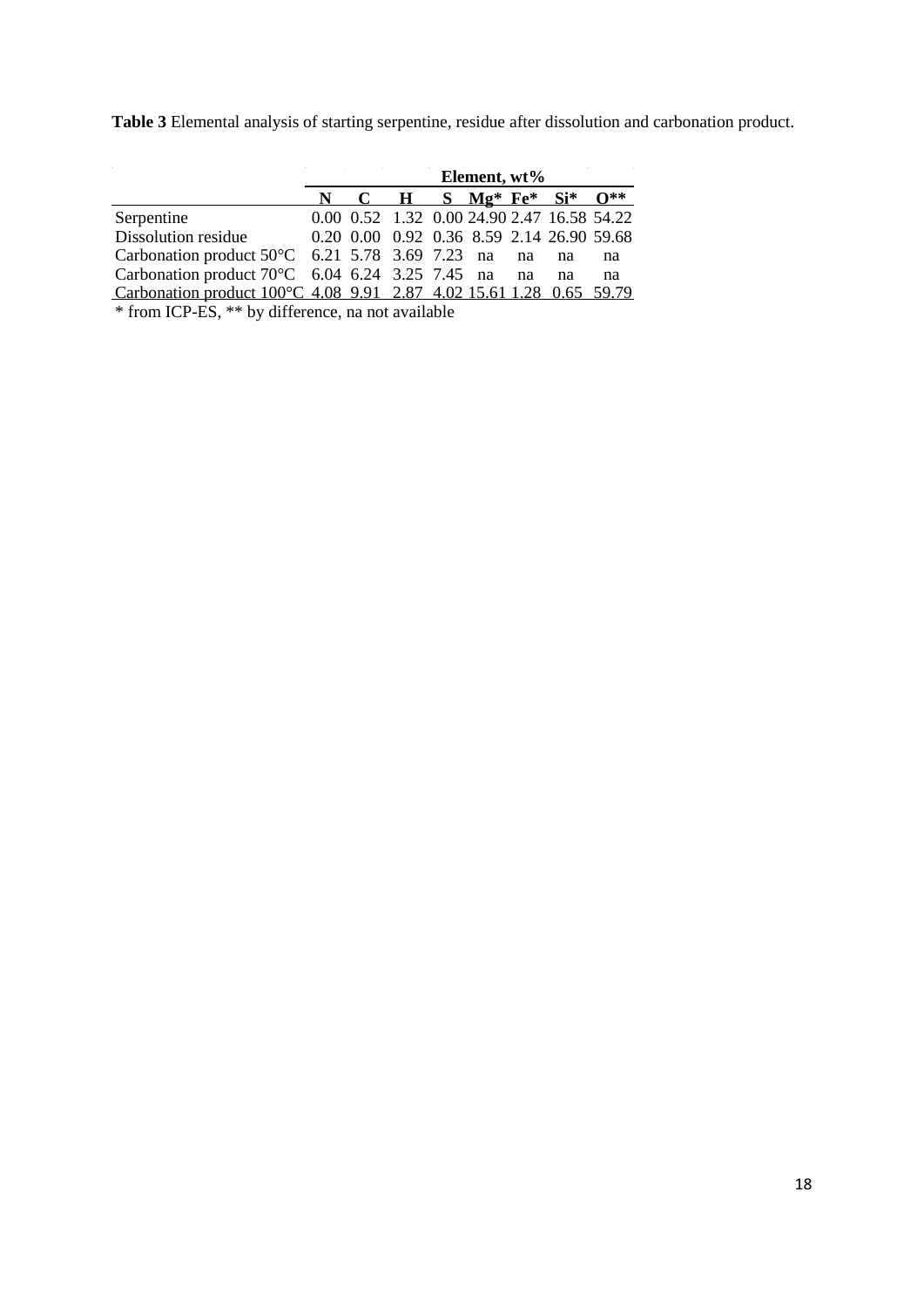

**Figure 1** Scheme of the UoN pH swing process used in this work [modified from 6].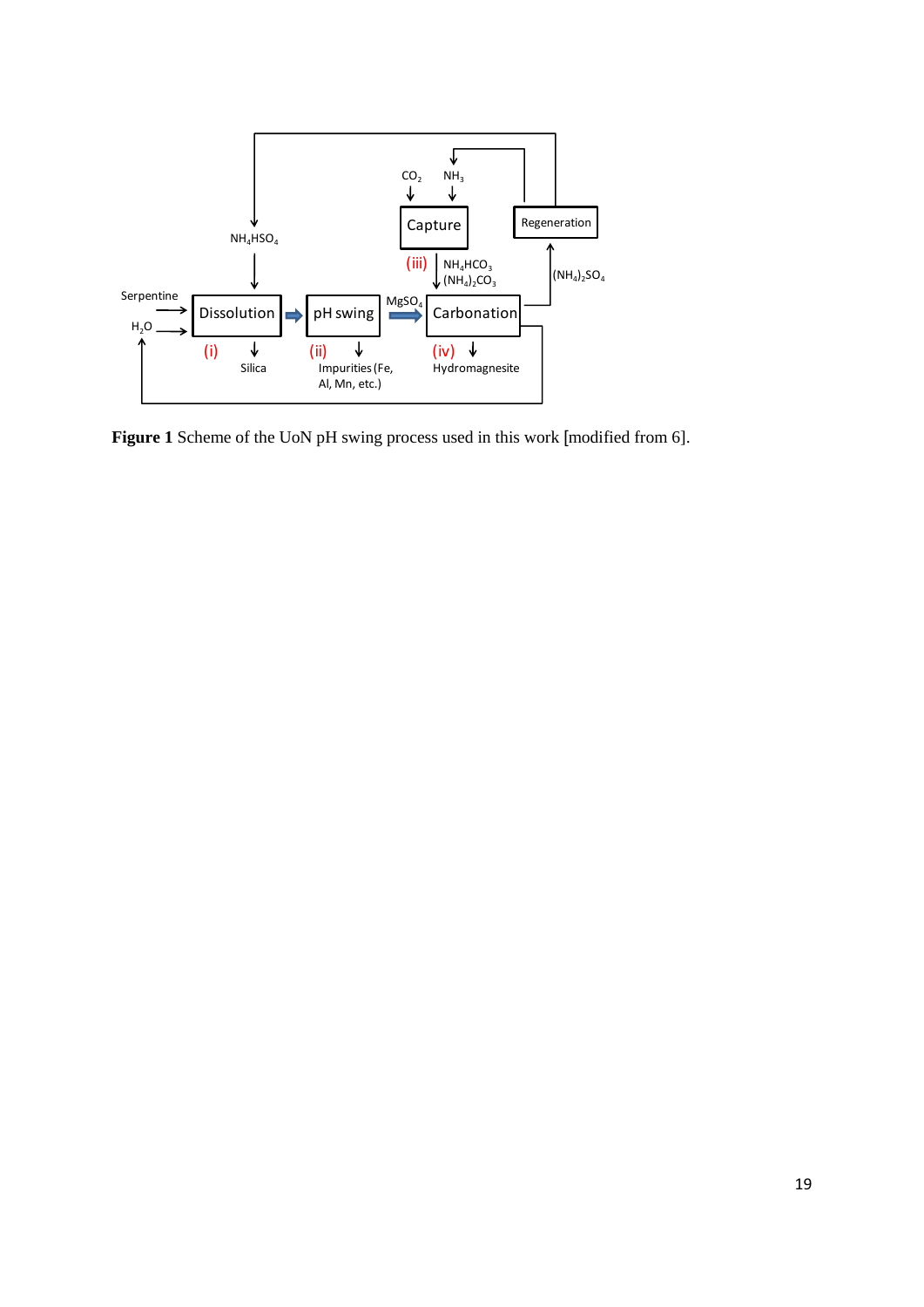

**Figure 2** Magnesium, iron, aluminium and nickel extraction during the 3hrs experiment. Triplicate of magnesium and iron are reported.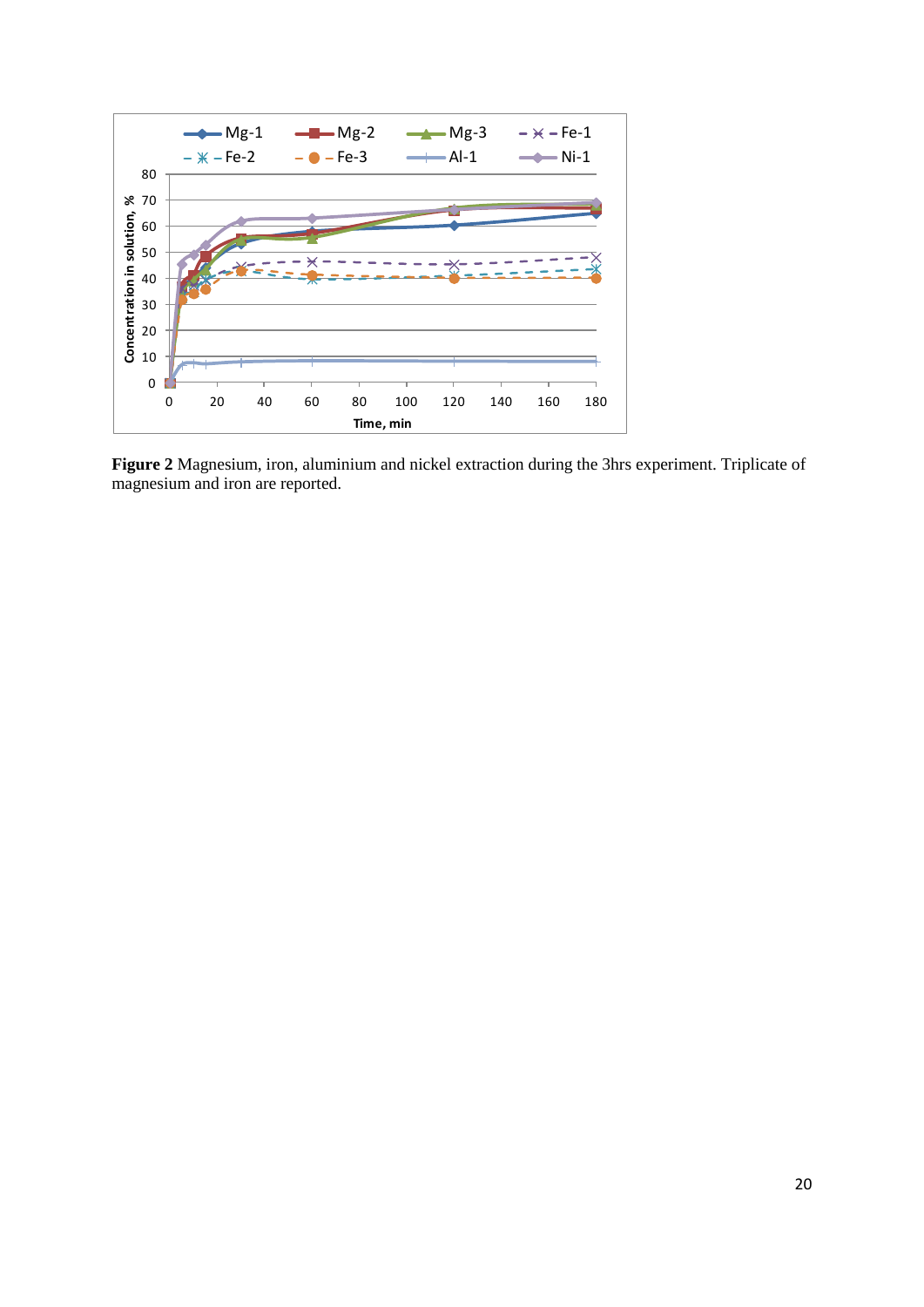

**Figure 3** Precipitation of iron, aluminium, manganese and nickel in function of the pH.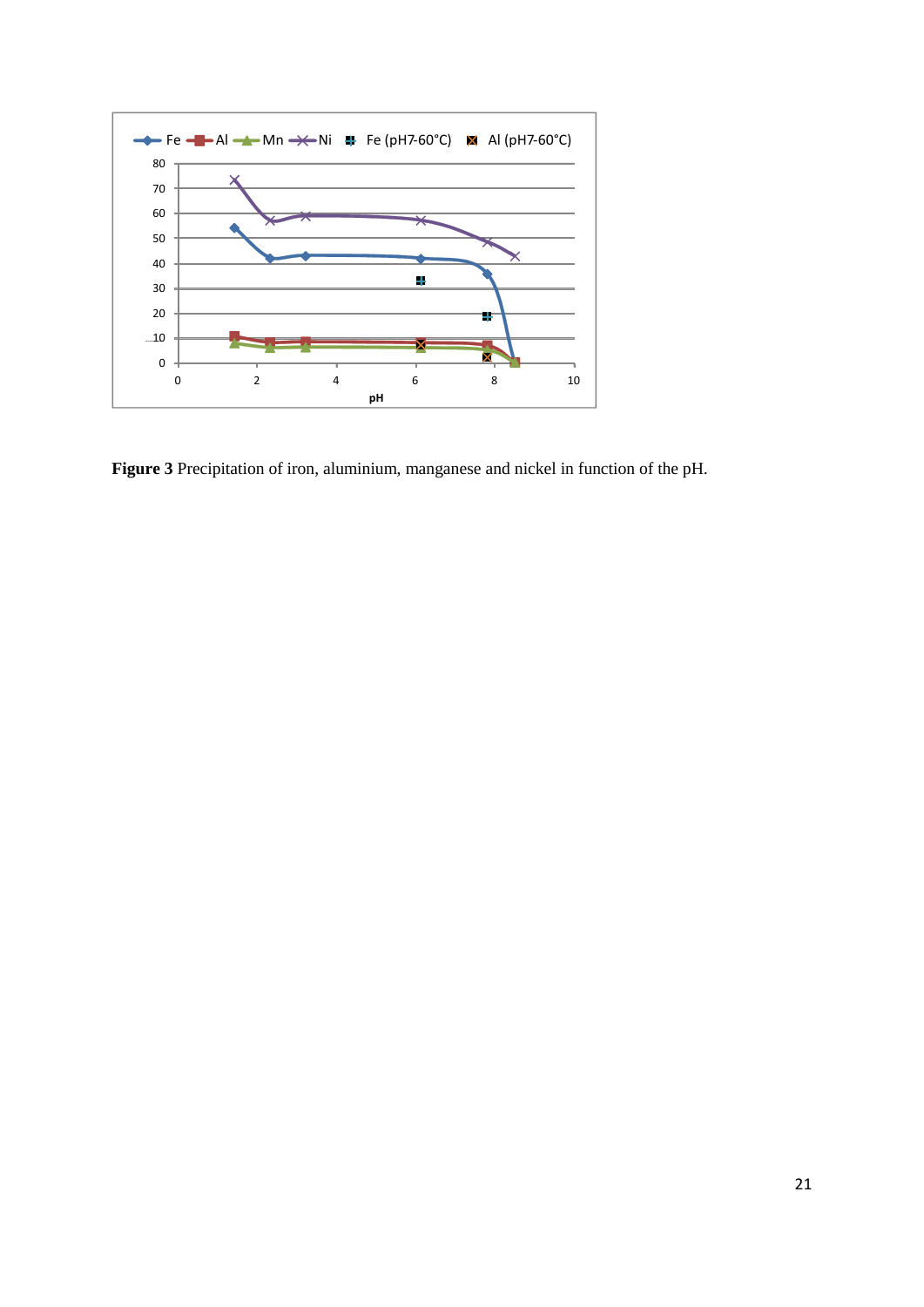

**Figure 4** Variation of the magnesium concentration in carbonation solutions at different temperatures.  $(1:4:3$  and 1:2:2 stand for Mg:NH<sub>4</sub>HCO<sub>3</sub>:NH<sub>3</sub> molar ration). A ratio 1:2:7 was used in the experiments at 50-70-100°C.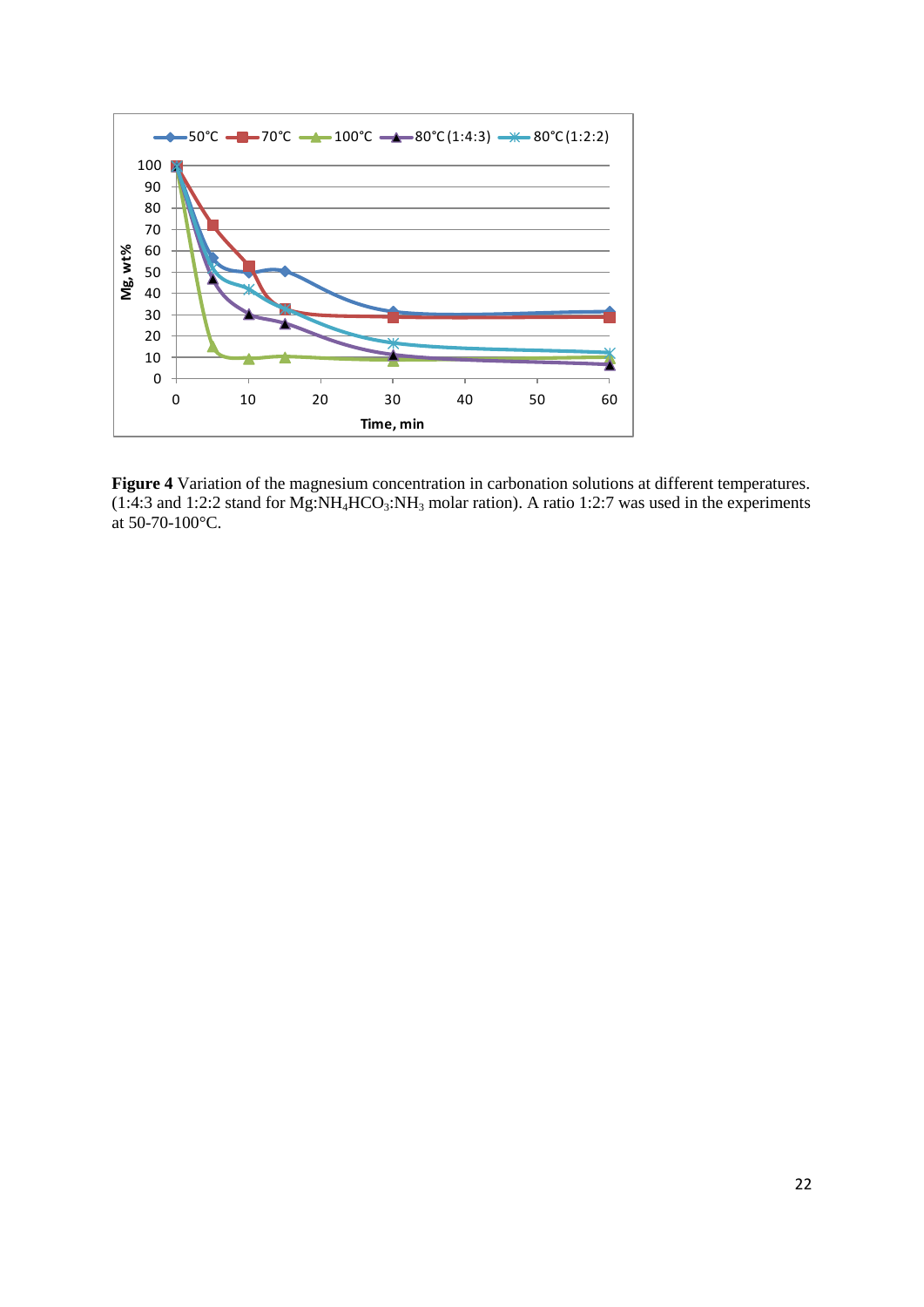